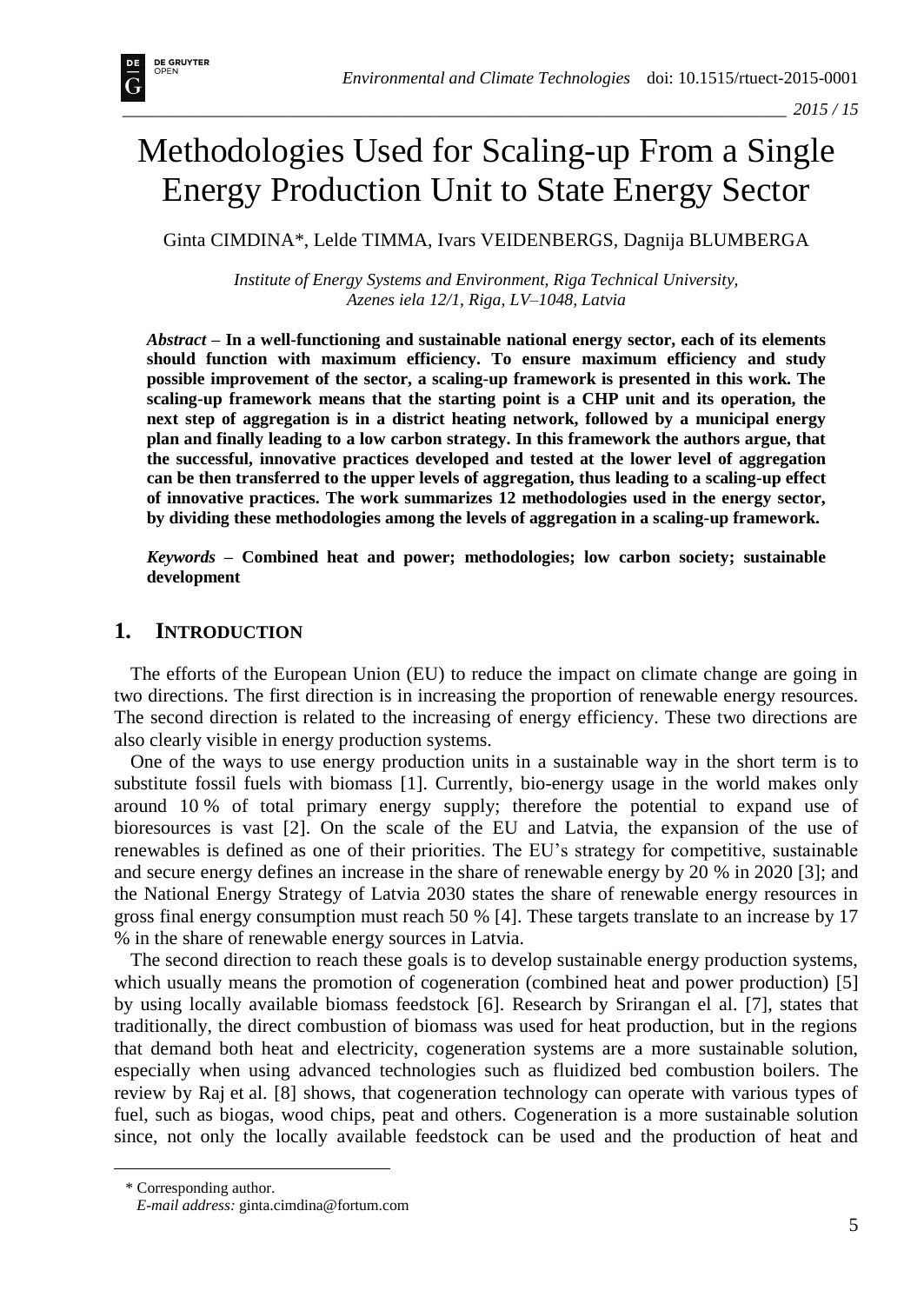electricity can be held together, but also because fuel savings can be achieved and therefore more an efficient overall conversion process is possible.

Çakir et al. [9] estimate that fuel savings via a cogeneration regime can reach 50 %. Since CHP plants and biofuel production require the same feedstock, Leduc et al. [10] investigated whether the use of biomass should be supported in the EU. The results showed that the CHP plants are preferred over biofuel production plants in cases when carbon costs more than 50 EUR per tCO2 and the support for biofuel is below 10 EUR per GJ. Moreover, the highest potential for both biofuel and CHP was found in the countries around the Baltic Sea, Austria, Czech Republic, Hungary and Poland. The sustainable development of biomass CHP plants in Latvia was studied by Cimdina et al. [11].

Nevertheless the installation of CHP and the conversion of energy production units to renewables are not enough. In sustainable energy production systems, the analysis of operational performance is vital. The literature review traces a wide range of factors affecting the performance of the cogeneration power plant. Cimdina et al. [12] determines the essential factors of the operation performance in biomass cogeneration power by presenting quantitative equations.

Biomass CHP can be assessed using various indicators such as efficiency [13], primary energy savings [14], emergy efficiency [10], internal rate of return (IRR) and net present value (NPV) [15], as well as the costs of heat and power production [16]. Nevertheless, traditionally applied assessment methods of energy and mass flows and economic analysis do not provide an integral assessment. In this case another methodology should be applied. Emergy and exergy analysis could serve as such an integral assessment method [17].

Exergy is defined as the maximal useful work obtained from a system while the system interacts with environment. Nowadays energy and exergy analyses are done for power plants [18] and for various energy technologies, such as internal combustion engines [19], steam turbines [20], [21], gas turbines [22], as well as for district heating systems [23] and technological processes [24]. The objective of each analysis is to investigate possibilities to make a system more efficient and therefore more environmentally-friendly and economically feasible. Exergetic aspects of various legislation is analyzed and compared in Ertesvag [25]. Karklina et al. [26] presents exergy analysis of a cogeneration plant, which shows the vital points of exergy destruction and might be used for the improvement of operations.

Emergy is defined as the available solar energy that has previously been directly or indirectly used to make a product or provide a service [27]. When compared to energy analysis, emergy analysis is more versatile and has wider boundaries. It addresses not only energy and material flows, but also information, services, finance, labor, as well as changes to the environment caused by the production process. Emergy analysis is a way to describe a company in the long run and to assess its sustainability [28]. The application of emergy analysis for electricity production systems were demonstrated by Brown and Ulgiati [29]. The methodology for the application of emergy analysis to study a biomass cogeneration power plant is developed by Cimdina et al. [30]. The methodology is approbated on the case study.

To achieve the policy target, an important role is played by biomass, the energy-efficient use of which is possible due to longstanding traditions in technological development and in economically justified biofuel expenses. However, under electricity market liberalization, the price for electricity is time-variable and creates an economically favorable offer for the plant, if the plant is able to operate dynamically with the variable generation of electrical energy [31]. Therefore Cimdina et al. [32] analyzed the operation conditions for biomass cogeneration plant under dynamic market condition.

The transition from local, separate high efficiency and sustainable energy supply solution to the community based level supply solutions can have various underlying challenges. Firstly, a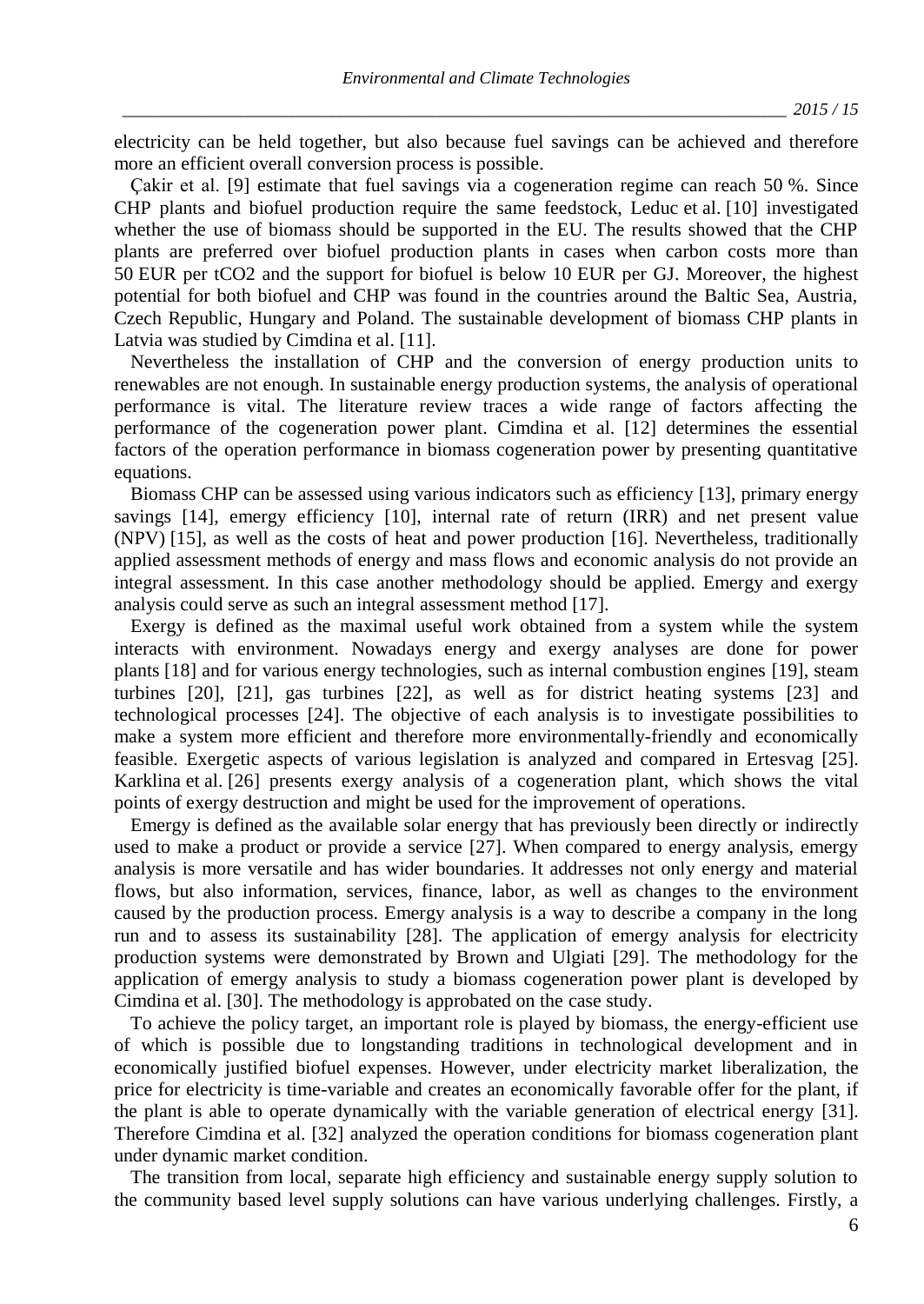choice between the various sizes and capacity of cogeneration (CHP) should be made. Secondly, one must choose among different investment priorities; should the investment in energy efficiency be made at the power plant, distribution grid or energy end consumers. Also the integration of biomass CHP for district heating (DH) system is subject to analysis.

Various researchers have addressed the problem about the correct sizing and capacity of CHP within the DH system. Lončar and Ridjan [33] proved that biomass CHP plants in DH give larger primary energy savings than small scale CHP for individual heating and gas-fired CHP for DH. Finney et al. [34] looked at two cities, each at a different stage of networking, centralization and energy system development. The results show that in both cases a wood chip boiler was the more suitable option from the climate change point of view. Studies by Ziębik and Gładysz [35] and Gładysz and Ziębik [36] show the highest influence of the demand for domestic hot water on the optimal share of CHP (with and without thermal storage) in DH networks. The sizing algorithm of biomass-fired Organic Rankine Cycle (ORC) CHP with heat storage has been developed by Taljan et al. [16]. Noussan et al. [15] analysed biomass-fired ORC unit coupled with heat storage system (HSS) in an existing DH system and obtained the highest system's efficiencies at the HSS size of 150 m<sup>3</sup> per MW. Prato et al. [13] proposed another solution for the CHP system with heat storage. In his proposal, the capacity of the DH network was used as dynamic heat storage and this solution was recognized as feasible. Two radically contradictory solutions when choosing the installed capacity of CHP are studied by Cimdina et al. [37]: 1) compliance with the base load of the DH system; and 2) compliance with the optimal heat load of the DH system during the whole year.

Moreover the effective use of energy sources in production units is tightly related to final energy consumption. Since energy efficiency measures lead to reduction of energy demand, the production units (especially in the case of district heating) need to be reorganized by considering relocated load distribution and integration of renewable energy sources. The research by Fahlen and Ahlgren [38] and Fahlen et al. [39] showed that the integration of biomass gasification or absorption cooling in DH system (in the case of load reduction) presents both advantages and shortages. The optimal solutions, in case when heat load in district heating system decreases, is studied by Blumberga et al. [40].

From the short-term point of view, an increase in the share of biomass in DH systems would economically be one of the most optimal paths in changing the country's energy balance in favor of renewable energy sources (RES). However, in the longer run, the integration of intermittent renewable energy technologies on a large-scale should be considered. Nevertheless this solution requires flexible consumers which are able to adapt their consumption to the supply from those sources. DH systems to a certain extent are able to serve a flexible consumer and to participate in the solution of any mismatch between supply and demand from RES. Thus the study by Bazbauers and Cimdina [41] determines to what extent a DH system can serve as a flexible user in the Latvian energy system.

When using biomass for energy production, the question of resource sustainability is usually on the list of things to consider. In Latvia forests cover around 50 % of the territory. While the total growing stock accounts for 631 million  $m^3$  [42], the average forest processing rate is 12 million  $m<sup>3</sup>$  per year [43]. The research by Dubrovskis [44] concludes that available biomass potential in Latvia is around 25–30 TWh per year and the annual logging rate complies with the basic principles of sustainable development. Moreover the price of biomass in Latvia is around two times lower than the price of natural gas. Despite these facts, Latvia is not currently among the countries with the highest biomass share in its energy balance.

This fact leads to the conclusion, that the operators of the heat production units and DH networks by themselves cannot lead the sector for sustainable solutions quickly enough. Municipal-level support is critical at the initial phases of development. Research by Madlener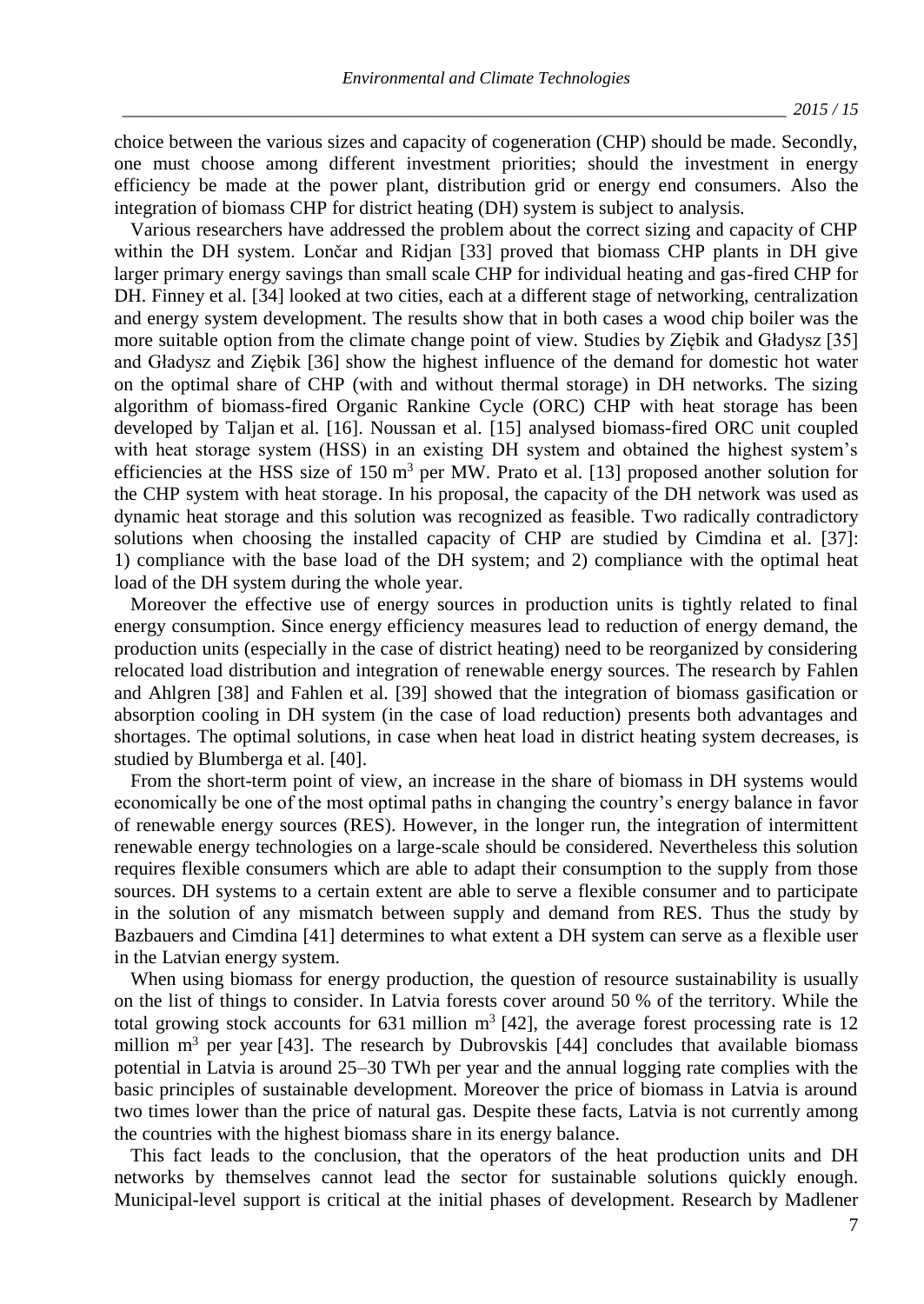[45] also concludes that sufficient reserves of wood resources are not enough for development of biomass-based DH systems; policy support and grants are also necessary to decrease the share of fossil fuel. Perednis [46] emphasizes that the logistics (collection, storage and transportation) of the biomass should also be solved by promotion schemes and government support to make transition to biomass use more rapid and smooth. Ziemele et al. [47] analyses the use of wood fuel for district heating in Riga's municipality. The study forecasts the share of wood fuel in the thermal energy balance of the municipality. The hypothesis of the research is that 25 % of the total heat energy consumption of Riga's municipality can be supplied using biomass by 2020.

In recent years, new capacity building in increasing dominated by renewable energy technologies. Currently Sweden and Denmark are aiming for 100 % renewable energy sources in their energy strategies by 2050 [48], [49]. Latvia is slowly following the experience of the Nordic countries. Nevertheless, most of the boiler houses and co-generation plants in Latvia are still dependent on natural gas resources [43].

Numerous authors have focused on the estimation of biomass potential at different levels. Voivontas et al. [50] developed a GIS-based method to estimate the economically feasible potential for power production from agricultural residues. Van Dam et al. [51] developed a methodology for the assessment of biomass potential in Central and Eastern European countries. Simon and Wiegman [52] presented the model for analyzing the sustainability potential of agricultural biomass for energy production in Germany, Poland, the Czech Republic and Hungary. Authors concluded that different environmental goals, e.g. climate protection and nature conservation, can come into conflict regarding land use and that the land competition can be eased by intensifying the use of residues. On a narrower scale, Havlickova et al. [53] developed an economic model for biomass price calculation in the Czech Republic and concluded that the price of biomass is mainly affected by harvesting and processing costs. Meanwhile De Wit and Faai [54] and Havlickova et al. [55] concluded that large variations exist in biomass production potential and costs among the European regions. Authors outlined large parts of Poland, the Baltic States (Latvia, Lithuania and Estonia), Romania, Bulgaria and Ukraine as high biomass potential regions. Barisa et al. [55] developed Latvia's national path for the transition to a low carbon strategy, where the potential for various resources is stated. This strategy is presented from technical, environmental and economic points of view.

Transition from a fossil fuel economy to a renewable energy economy is a complex process and requires a long-term development strategy and serious approach to its implementation. Therefore the study by Cimdina et al. [56] analyses strategies for restricting Latvia's dependence on fossil fuel imports in line with an increasing challenge to follow the leading EU Member States in greening the energy sector.

Common targets in low carbon strategies are; to decarbonize the power sector firstly due to its GHG reduction potential; to give the role of the main energy source to biomass; to reduce energy consumption in buildings; to use RES together with smart energy storage, and; to implement cost effective solutions for energy efficiency and RES. Various research was carried out to study the transition to 100 % renewable energy systems at country level for Denmark by Lund and Mathiesen [57] and, Germany by Henning and Palzer [58], Macedonia by Ćosić et al. [59], Protugal by Krajačić et al. [60] and Ireland by Connolly et al. [61], at municipality level for Danish cities Aalborg by Østergaard et al. [62] and Fredrikshavn by Østergaard and Lund [63] and at the European level by Steinke et al. [64], Spiecker and Weber [65] and Rasmussen et al. [66]. Although case studies do not provide a common methodology, they outline a vision of future energy systems, where reduction in fossil fuel consumption is possible. Therefore the study by Blumberga et al. [67] presents methodology underpinning the development of the Green energy strategy 2050 for Latvia.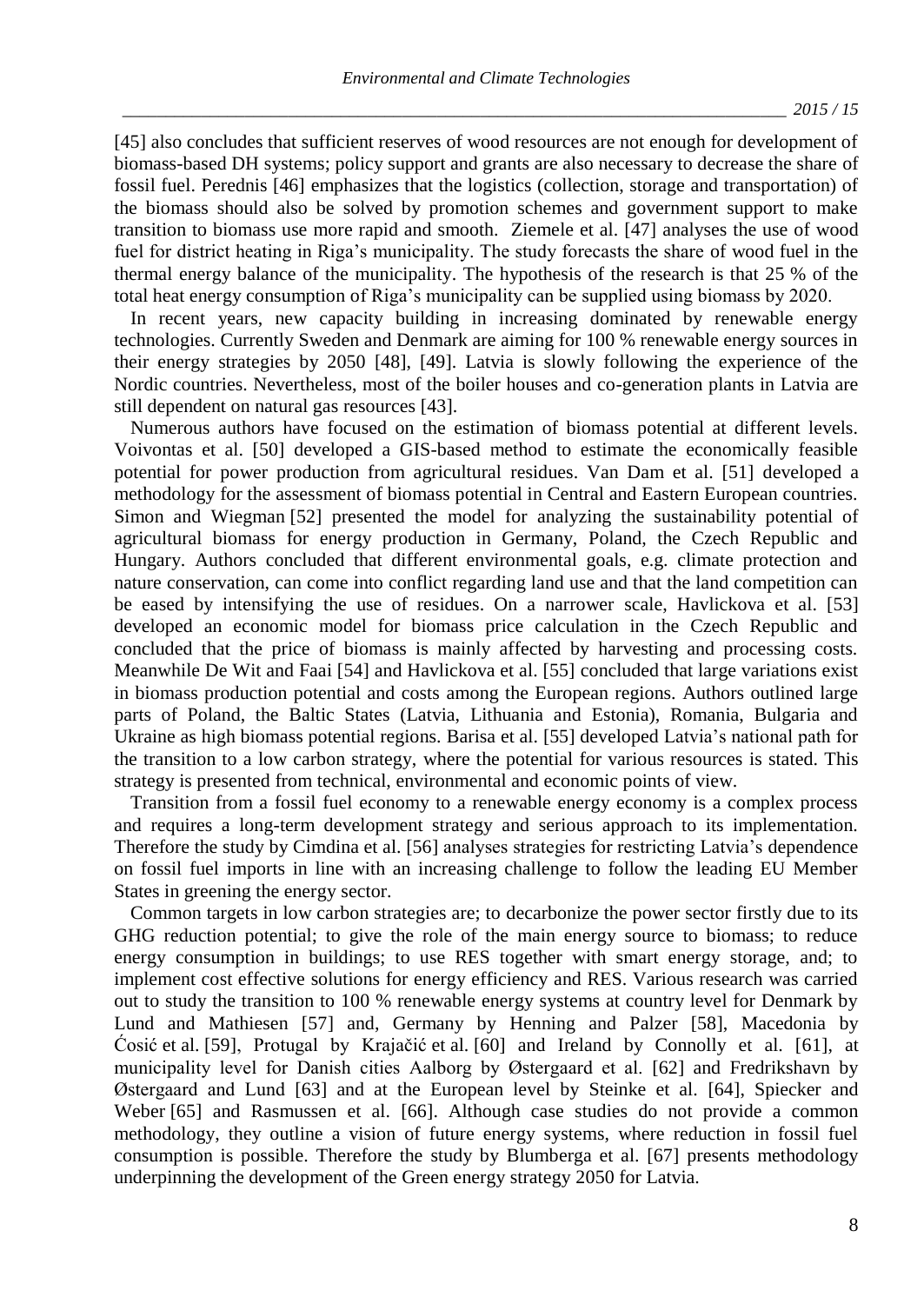Based on the literature analysis carried out it can be concluded, that, in order to aim for a low carbon society, the underlining elements of the system – municipality, district heating network and energy production units – should be functioning to reach the same targets. Therefore this work presents the scaling-up framework for state energy sector. Due to authors knowledge this is the first paper presenting this framework for a case study on the energy sector. The focus of this particular work is to present various methodologies suitable for use in various domains of a scaling-up framework.

This presented framework can primarily be applied for energy systems and energy sectors, but its use is not limited and can be applied to other fields of economy as well. Moreover the presented framework can be used both for scientific research purposes and by policy makers.

# **2. METHODOLOGY**

To have a well-functioning and sustainable state energy sector, each of the underlining elements should also function with the maximal efficiency and each in a given moment in time. To ensure maximum efficiency and study possible improvement, the scaling-up framework is presented in this research, see Fig. 1.



Fig. 1. Scaling-up innovative practices in energy sector using four elements in state energy sector: combined heat and power production unit, district heating network, municipal energy plan and low carbon strategy.

The scaling-up framework means that the starting point is combined heat and power production unit and their operation, next step of aggregation is district heating network, followed by municipal energy plan and finally leading to low carbon strategy.

In this proposed framework, the authors argue, that the successful, innovative practices developed and tested on the lower level of aggregation can be then transferred to the upper levels of aggregation, thus leading to scaling-up effect of innovative practices.

Each of the methodologies presented in this paper were applied for separate sectors, nevertheless some of the methodologies can also be used for other levels of the system.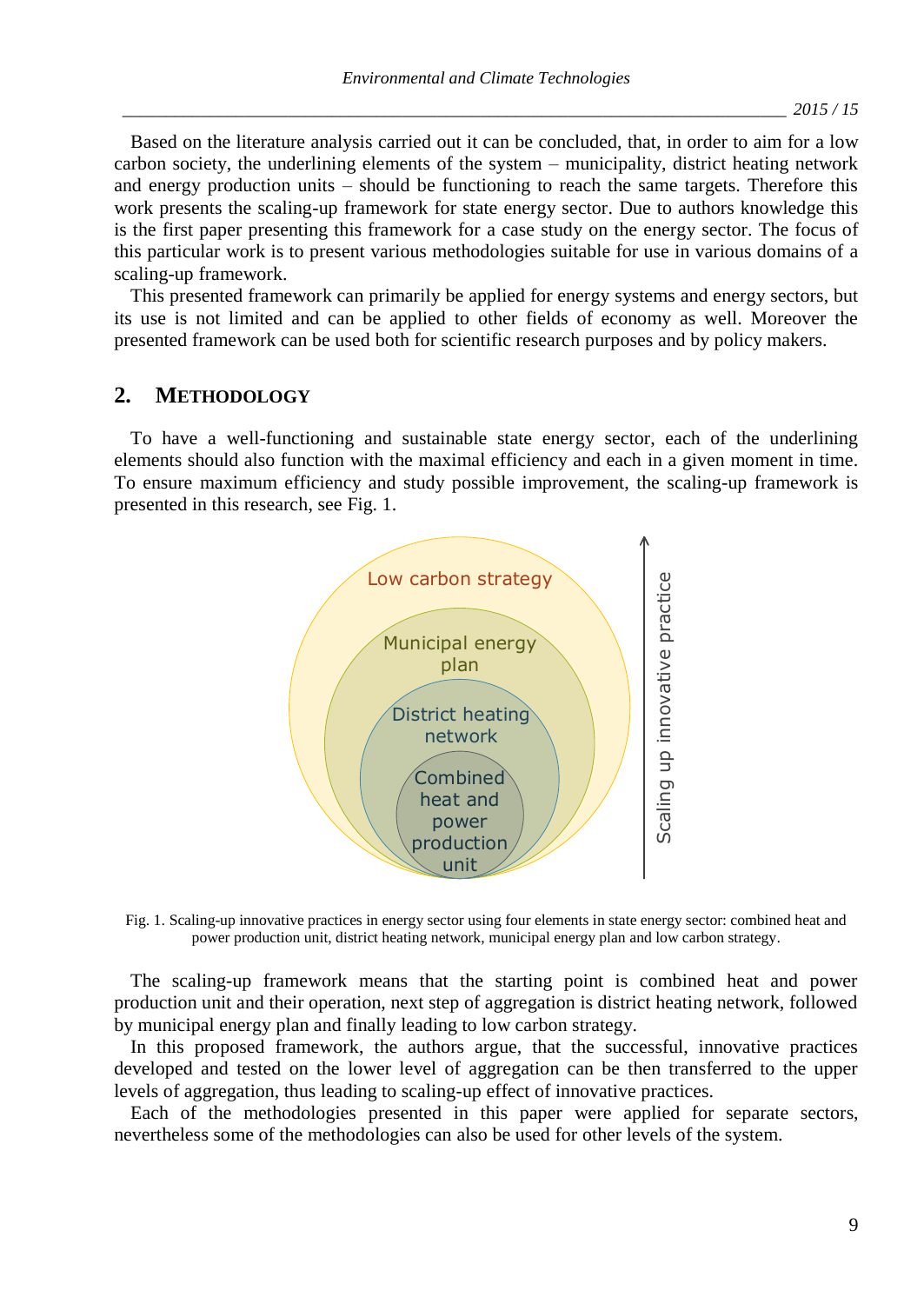# **3. RESULTS AND DISCUSSION**

In this section the methodologies used in each of the levels of the system are given, thus providing insight on how the innovative practices can be transferred by scaling-up framework.

### *3.1. Combined Heat and Power Production Unit as Study Domain*

In this section, firstly, the methodology for obtaining various indicatives values of CHP power plant are given, followed by the statistical analysis model – correlation and regression analysis for CHP plant.

### *3.1.1. Energy analysis*

Energy analysis is a widely used method of energy conversion efficiency assessment. The main equations in the energy analysis compare the boiler's energy input with the heat output from the boiler. In addition, the mass of the steam input to the heat exchangers, amount of extracted steam from, useful work of the turbine and the coefficient of performance of steam turbine along with other are obtained during this analysis, see the authors' article [11], [26] for more details.

The main purpose of this analysis is the energy balance in the CHP plant, thus obtaining information about the efficiency and losses for various parts of the plant and various operation modes. This information can be further used to identify no-optimal working conditions and make improvements.

#### *3.1.2. Exergy analysis*

Exergy analysis shows points of exergy degradation in a system and allows making a quantitative assessment of energy quality changes. Exergy can be an acceptable tool for measuring the quality of natural resources and can be used to improve sustainability of energy production.

The main equations in the exergy analysis compare exergy at the system's input and output, thus allowing the assessment of exergy degradation along the process. Main analyses flows are exergy input in steam turbine, steam exergy after the turbine, exergy destruction in the steam turbine, input fuel exergy, as well as exergy destruction in boiler, exergy efficiency of the plant and others, see the authors' article [11, 26] for more details.

Exergy analysis is a useful tool for evaluating energy-related systems, showing the quality of energy and its abilities of application wider than in case of energy assessment. Therefore the main purpose of exergy analysis is to identify the "bottle-necks" in the CHP plant and to perform possible improvements to reduce the degradation of exergy.

## *3.1.3. Emergy analysis*

Emergy is the availability of the energy (exergy) of one kind that is used up in transformations directly and indirectly to make a product or service. Studying systems emergy analysis includes all inputs that effects system, economic and environmental aspects are included. Emergy analysis uses transformities to convert all inputs into solar emergy. Transformity is a coefficient which shows how much solar energy is used to create one unit of specific input, see the authors' article [11, 30] for more details.

After calculating systems' emergy, emergy indicators are used for analyzing and describing the system. Several emergy indicators can be used, but one of them describes sustainability of system and it is called environmental sustainability index, *ESI*, see Eq. (1).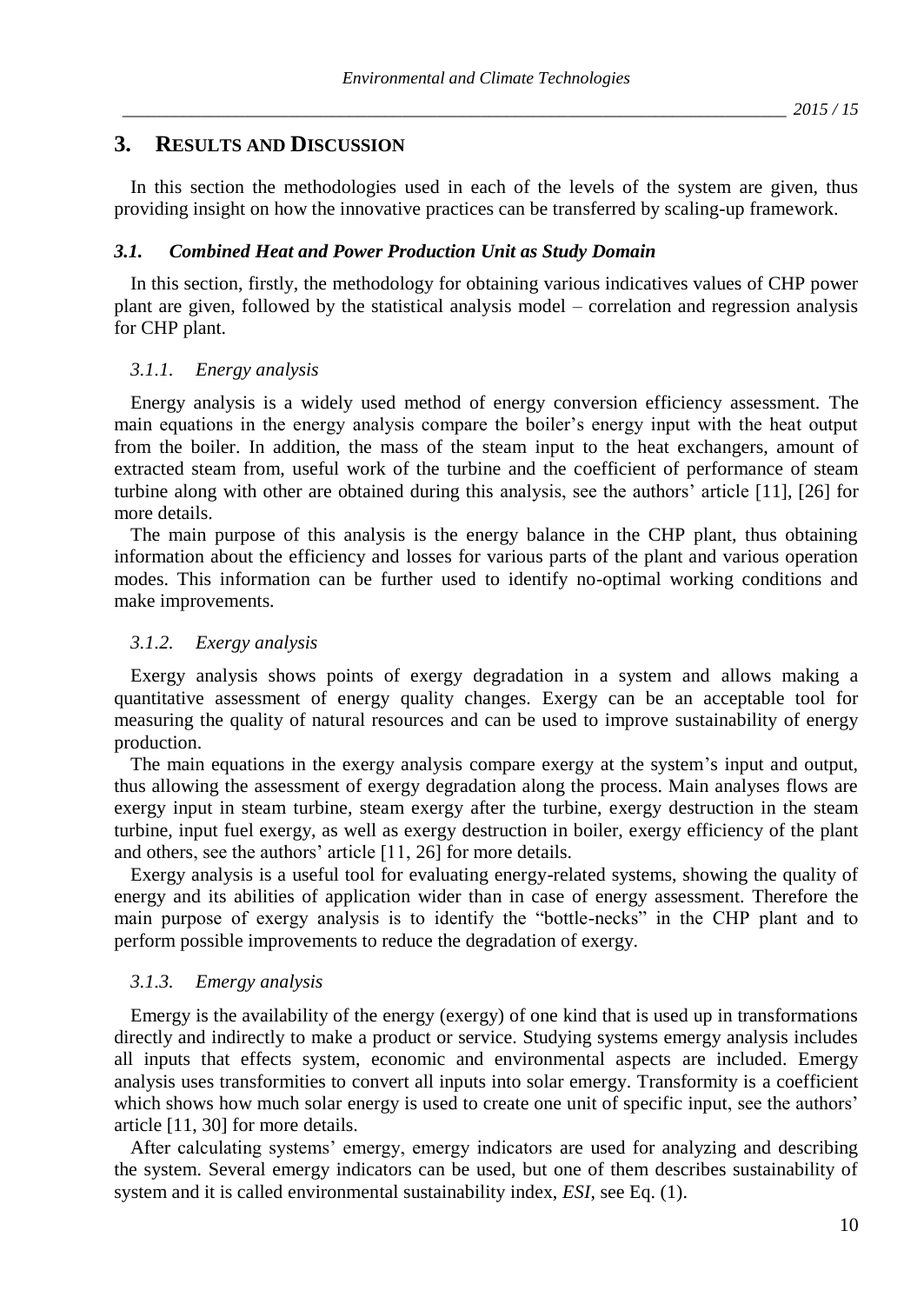*\_\_\_\_\_\_\_\_\_\_\_\_\_\_\_\_\_\_\_\_\_\_\_\_\_\_\_\_\_\_\_\_\_\_\_\_\_\_\_\_\_\_\_\_\_\_\_\_\_\_\_\_\_\_\_\_\_\_\_\_\_\_\_\_\_\_\_\_\_\_\_\_\_\_\_\_ 2015 / 15*

$$
ESI = EYR / ELR
$$
 (1)

Where the emergy sustainability index is a ratio between the emergy yield ratio, *EYR,* and the environmental loading ratio, *ELR*; see Eq. (2) and Eq. (3) correspondingly.

$$
EYR = Y/F = (F + R + N)/F
$$
 (2)

$$
ELR = (F + N) / R \tag{3}
$$

where

*R* the share of local renewable resources;

*N* the share of non-renewable resources;

*F* the external investment per unit.

As a relative measure, if ESI is less than 1, the system is not sustainable. Medium sustainability is at the measure  $1-5$  and when systems' EIS is greater than 5, the system can be called sustainable [29].

The emergy analysis is still in the development phase therefore data availability for various flow can be limitation and uncertainty cause. Nevertheless in the terms of composite indicator application for evaluation of the systems performance emergy analysis is competitive tool to use.

### *3.1.4. Correlation analysis*

The linkage between the parameters in CHP is proposed to be studied by means of performing the correlation analysis. Based on the correlation analysis, a regression equation is selected. The correlation analysis is considered to be a tool. The result of the correlation analysis can be further used as a basis of information for other methodologies.

The strength of the mutual link of independent and dependent random variables (correlation) can be assessed by means of a correlation coefficient. In case of a single factor mathematic model, the Pearson's equation is used for its estimations; see the authors' article [12] for more details.

The first application of the correlation analysis is aimed at establishing whether there is a correlation between the dependent variable and the analysed independent variable describing the operation of the CHP plant. In this case, the value of the correlation coefficient is low and there is a dispersion of data, which leads to the conclusion that there is considerable impact from other factors.

The impact of other factors can be established by means of a multi-factor regression analysis. Application of a multi-factor regression analysis is correct if there is no mutual correlation between independent variables. If there is such correlation, the parameters will have to be excluded from the regression equation.

*ESI* = *EYR* / *ELR*<br> *R* is a ratio betwen the emergy yield ratio, *EYR*, and the<br>  $\frac{2q}{dt}(2)$  and  $\frac{2q}{dt}(3)$  correspondingly.<br>  $T/F = (F + R + N)/F$  (2)<br>  $SLR = (F + N)/R$  (3)<br>  $SLR = (F + N)/R$  (3)<br>  $SLR = (F + N)/R$  (3)<br>
TESOR =  $(F + N)/R$  (3 In the result of the proposed correlation analysis, it is obtained that within further multi-factor regression analysis the change of the specific fuel consumption of the CHP plant, *bch* (dependent variable) could be described by four independent factors – the boiler efficiency  $N_b/B$ , the power generation efficiency  $N_e$ */B*, the heat production efficiency  $Q_t$ <sup>*N*</sup>*B* and the outdoor temperature, *Tout*; see Eq. (4).

$$
b_{ch} = f\left(\frac{N_b}{B}; \frac{N_{el}}{B}; \frac{Q_{th}}{B}; T_{out}\right)
$$
 (4)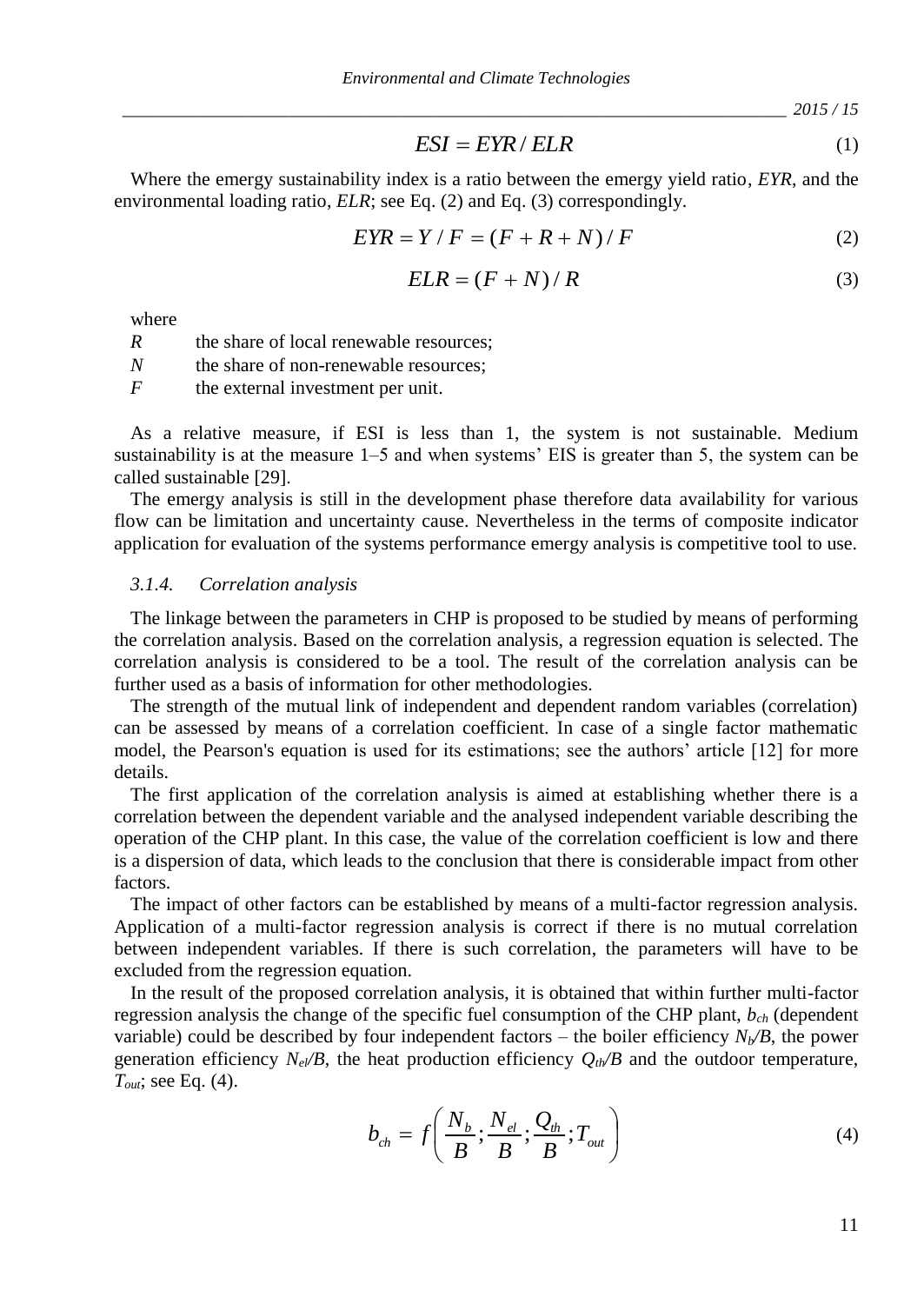Following the establishment of the regression equation, it is possible to perform the rules verification of the correct application of the regression analysis based upon a range of other indices. These are autocorrelation, multicolinearity and heteroscedasticity.

By applying the Durbin-Watson's test, in the course of statistical treatment of the data and the data analysis, the DW criterion has been established. When value exceeds the marginal value of 1.4, this means that there is no considerable autocorrelation of the balance and the assessments of values by means of the smallest squared values method in the course of the analysis are not deformed. The verification of multicolinearity was performed by analysing the correlation matrix of the coefficients calculated by means of the regression equation. Finally, the heteroscedasticity test was performed by means of a graph analysis of the distribution of balances depending on the outdoor temperature.

### *3.1.5. Regression analysis*

The regression analysis defines accurate quantitative parameters of the change in random variables, i.e. explains the importance of the stochastic link by functional relationships.

The regression analysis aims to obtain an empirical equation that would provide a quantitative description of the change in the specific fuel consumption of the CHP plant depending on statistically important operational indices of this plant; and therefore the obtained equation would serve as the basis for forecasting and evaluating the specific fuel consumption of this CHP plant.

The performed data correlation analysis makes regression analysis easier, since the set of factors that needs to be included in the multi-factor regression equation has been established by correlation analysis, see the authors' article [12] for more details.

When empirical models are developed in the form of the regression equation, two questions always need to be solved: 1) whether the model comprises all the independent variables describing the analyzed phenomenon and 2) whether the model does not comprise unnecessary and non-essential variables, thus making the model too complicated.

The regression equation was proposed for CHP plant that contains statistically important independent variables, see Eq. (5).

$$
f_{ch} = b_0 + b_1 \cdot \frac{N_b}{B} + b_2 \cdot \frac{N_{el}}{B} + b_3 \cdot \frac{Q_{th}}{B} + b_4 T_{out} , \qquad (5)
$$

where

 $N_b$ */B* the boiler efficiency,  $N_e$ */B* the power generation efficiency,  $Q$ <sup>th</sup>/*B* the heat production efficiency, *Tout* the outdoor temperature.

The evaluation of the adequacy of the regression equation is performed by means of the dispersion analysis by applying Fisher's criterion.

### *3.2. District Heating Network as Study Domain*

In this section, firstly, the methodology for comparing various alternative solutions in a district heating system is given, followed by the model for the alternative operation modes of CHP when the load of this plant diminishes, and finally, the generic model of DH with the integration of renewables is given.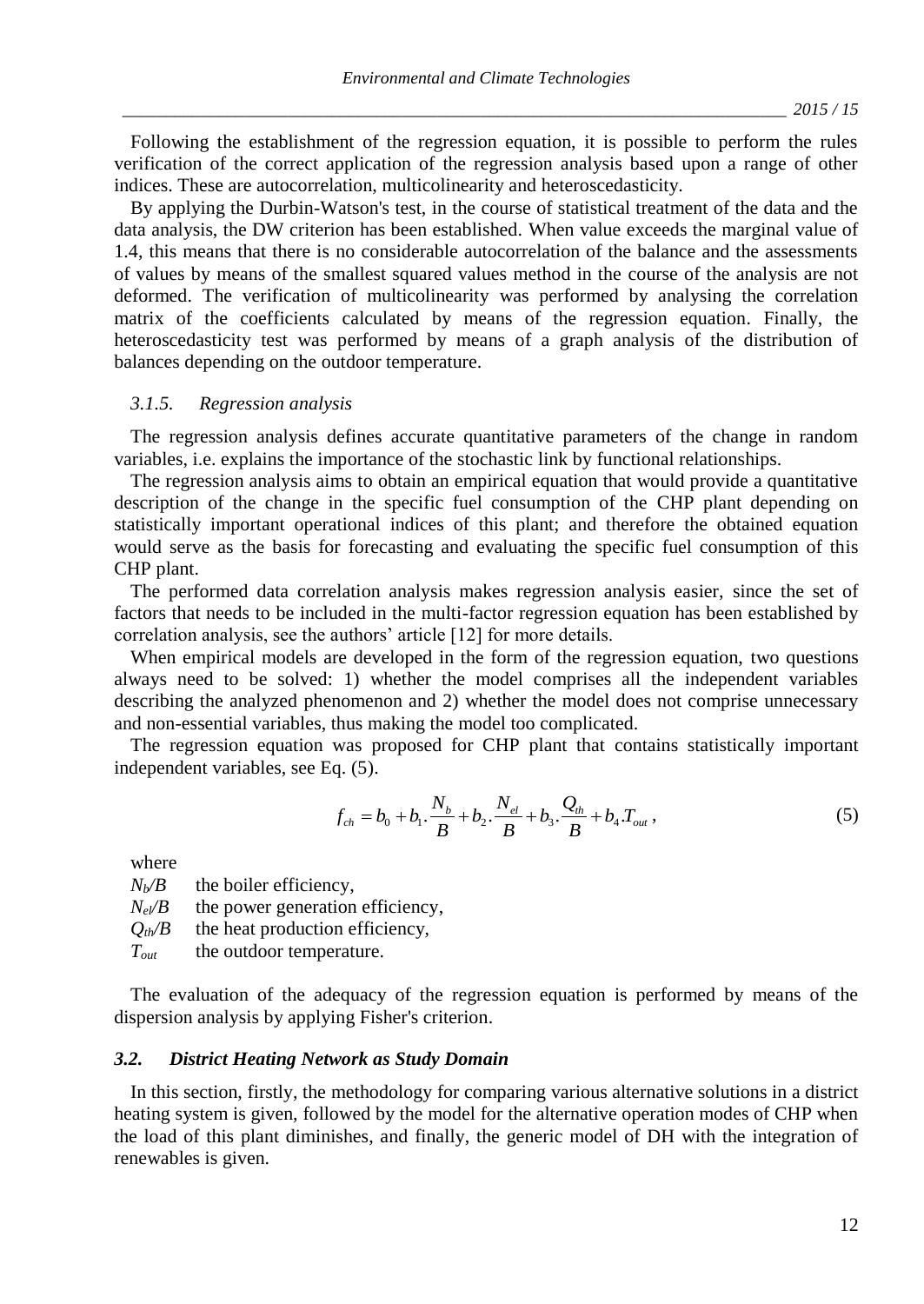#### *3.2.1. Multiple-criteria decision analysis methodology*

The methodology was developed to allow making a comparison of various alternative solutions, where the efficiency of the use of primary energy resources is analyzed. The model of multiple-criteria decision analysis is the main part of this developed methodology. The other eight modules are additional modules in this presented methodology, by means of which data for the multiple-criteria decision analysis module are provided. They include the module of the input data of the DH system, as well as the schedule of the heat load length and calculation modules. However, special focus has been placed on the selection of criteria. The criteria that are used for the multiple-criteria analysis are energy efficiency, operational costs, investment costs, load coefficient; see the authors' article [37] for more details.

The proposed methodology uses the Technique of Order Preference by Similarity (TOPSIS) for analysis. To start TOPSIS analysis, data must be arranged in the form of a decision making matrix and then to normalized and weighted, see equation matrix (6).

$$
w_{1}b_{1} \t w_{2}b_{2} \t \t \t \t \t w_{j}b_{j} \t \t \t \t \t w_{n}b_{n}
$$
\n
$$
A_{1} \begin{bmatrix} w_{1}b_{11}^{k} & w_{2}b_{12}^{k} & \cdots & w_{j}b_{j}^{k} & \cdots & w_{n}b_{n} \ w_{1}b_{21}^{k} & w_{2}b_{22}^{k} & \cdots & w_{j}b_{2j}^{k} & \cdots & w_{n}b_{2n}^{k} \end{bmatrix}
$$
\n
$$
\vdots \begin{bmatrix} w_{1}b_{11}^{k} & w_{2}b_{12}^{k} & \cdots & w_{j}b_{j}^{k} & \cdots & w_{n}b_{n}^{k} \end{bmatrix}
$$
\n
$$
\vdots \begin{bmatrix} w_{1}b_{i1}^{k} & w_{2}b_{i2}^{k} & \cdots & w_{j}b_{ij}^{k} & \cdots & w_{n}b_{im}^{k} \end{bmatrix}
$$
\n
$$
\vdots \begin{bmatrix} w_{1}b_{i1}^{k} & w_{2}b_{i2}^{k} & \cdots & w_{j}b_{nj}^{k} & \cdots & w_{n}b_{nm}^{k} \end{bmatrix}
$$
\n
$$
\vdots \begin{bmatrix} w_{1}b_{i1}^{k} & w_{2}b_{i2}^{k} & \cdots & w_{j}b_{nj}^{k} & \cdots & w_{nj}b_{nm}^{k} \end{bmatrix}
$$
\n
$$
(6)
$$

Where *n* evaluation criterions are given as  $x_i$  and *m* alternatives as  $A_i$ . Normalized data is weighted by multiplying data with criterion weights *wj*.

#### *3.2.2. The model of alternative operational loads*

Sustainable development of heat supply system depends on load development, therefore it is needed to analyse a situation when heat consumption is reduced based on energy efficiency measures or because of climate change. Therefore the model for the alternative operation modes of a CHP is presented in the situation when the load of this plant diminishes.

The delay in the realisation of energy efficiency measures determines that the heat consumption is initially reduced rather slowly, until the break point, from where a more intensive period of energy efficiency measures starts. This phenomenon is called the decline by S-shape curve; see the authors' article [40] for more details.

The model assumes that heat load in the future is covered by competing plants, and operation of these plants is established by three technical parameters: power-to-heat ratio of cogeneration plants, *α*, efficiency, *η,* and share of renewable energy in the energy balance, *k*. Three parameters have to be maximised for the whole year period.

The model also considers adaptation of the plants to the new conditions. All alternatives which are chosen are justified from economic, environmental and climate change aspects and correspond to the base requirement, i.e. operation in the cogeneration-mode.

Surplus heat, produced by the cogeneration plant during periods of low demand can be stored in the heat storage system, and the stored heat can be taken from the heat storage to cover required peak loads at periods of the high demand when the capacity of the cogeneration plant is not sufficient.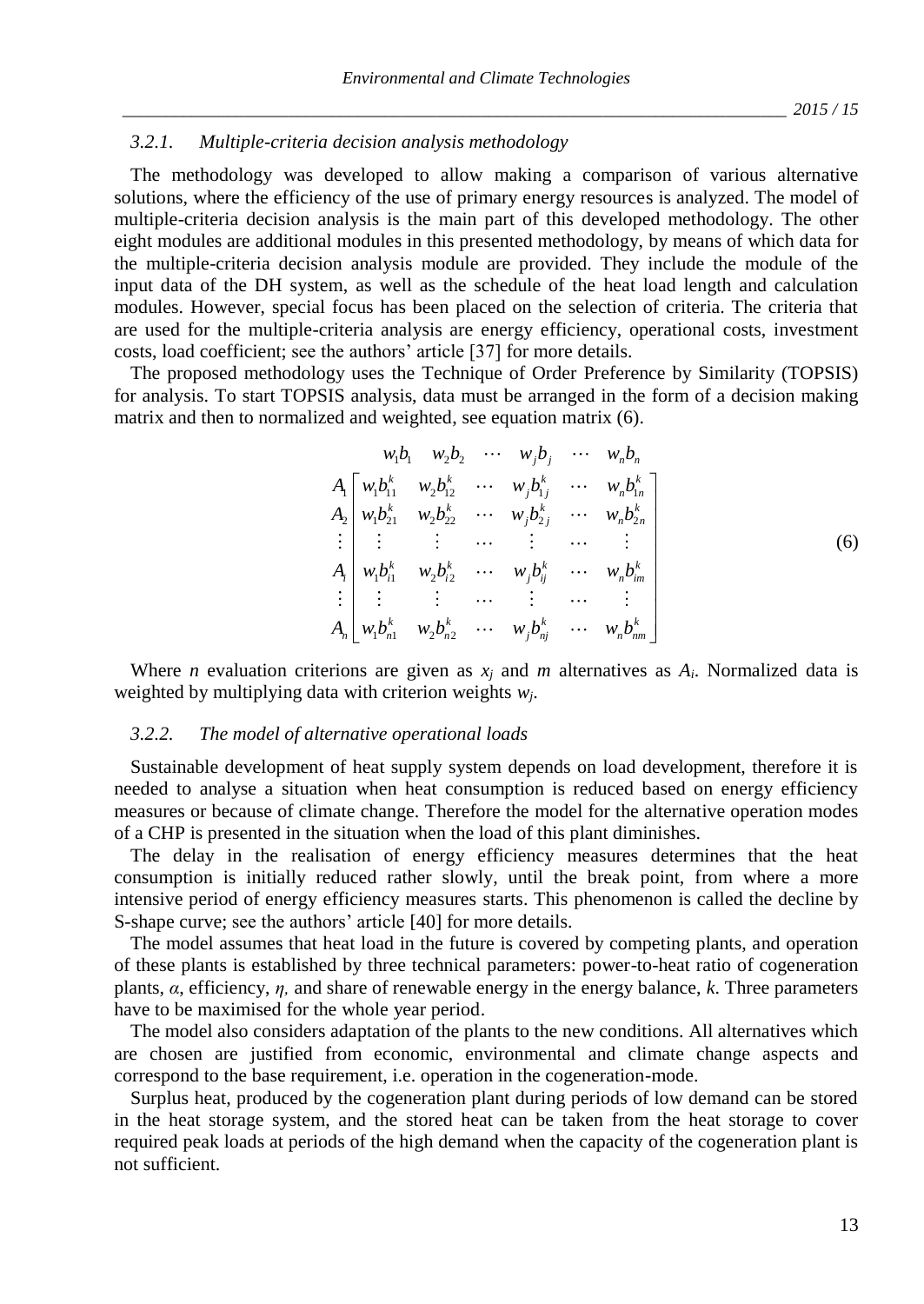#### *3.2.3. The generic model of district heating system*

Sustainable district heating system means that more renewable resources will be integrated into the network. Nevertheless, such resources as wind and solar energy have intermittent patterns and therefore are subject to underlying optimization questions of the current system.

Modelling of DH systems with the integration of RES technologies, has an intermittent character and therefore the sufficiently small time-step of modelling is needed for accurate predictions. The Energy System Analysis Model "EnergyPLAN" which is developed at Aalborg University in Denmark was chosen as the modelling tool to solve this modelling problem.

Using "EnergyPLAN", the generic model of DH system are developed and analyzed. The aim of this generic model is to study the role of the DH system in advancing more sustainable energy supply systems, in particular integration of wind power plant (WPP); see the authors' article [41] for more details.

The model assumes, that it will take some time before large capacities of WPP can be added to the energy system, and it can be expected that, due to energy efficiency measures, the district heat consumption may decrease, in spite of new heated space construction during this time.

The opposite is expected regarding electricity consumption and, although energy efficiency will also increase in the power sector, electricity demand will most likely go up along with economic expansion.

Moreover, the role of heat storage is shown in the model; it is to accumulate the excess heat produced by heat pumps during surplus WPP production periods, as well as allow using extra CHP capacity to replace condensing power production when such opportunities arise.

#### *3.3. Municipal Energy Plan as Study Domain*

In this section, the methodology using time series and climate indicators is presented for application at the level of municipal energy plan.

### *3.3.1. Time series forecasting*

For the model time series forecasting based on the ARIMA  $(p, d, q)$  x  $(P, D, Q)$  model was chosen. It has been widely used for modelling in different scientific fields and shows advantages over other models. The selected time period was 1 month and the seasonality 12 months. The model was used to forecast the amount of heat energy at the municipality level; see the authors' article [47] for more details.

The general form of the model can be expressed in terms of the backwards operator *B* that operates on the time index of a data value. Using this operator, the model takes the form given in Eq. (7).

$$
(1 - B - B2 - ...Bp)(1 - Bs - B2s - ...Bps)(1 - B)d(1 - Bs)D(Yt-\mu) =
$$
  
= (1 - B - B<sup>2</sup> - ...B<sup>q</sup>)(1 - B<sup>s</sup> - B<sup>2s</sup> - ...B<sup>Qs</sup>) $\alpha_t$  (7)

Where  $a_t$  is a random error or shock to the system at time *t*, and  $\mu$  represents the process mean for the stationary series.

A residual autocorrelation function with a confidence level of 95 % is proposed to test the forecast model. Where, the residual autocorrelation at lag *k* measures the strength of the correlation between residuals *k* time period apart. The residual lag *k* autocorrelation is calculated based as in Eq. (8).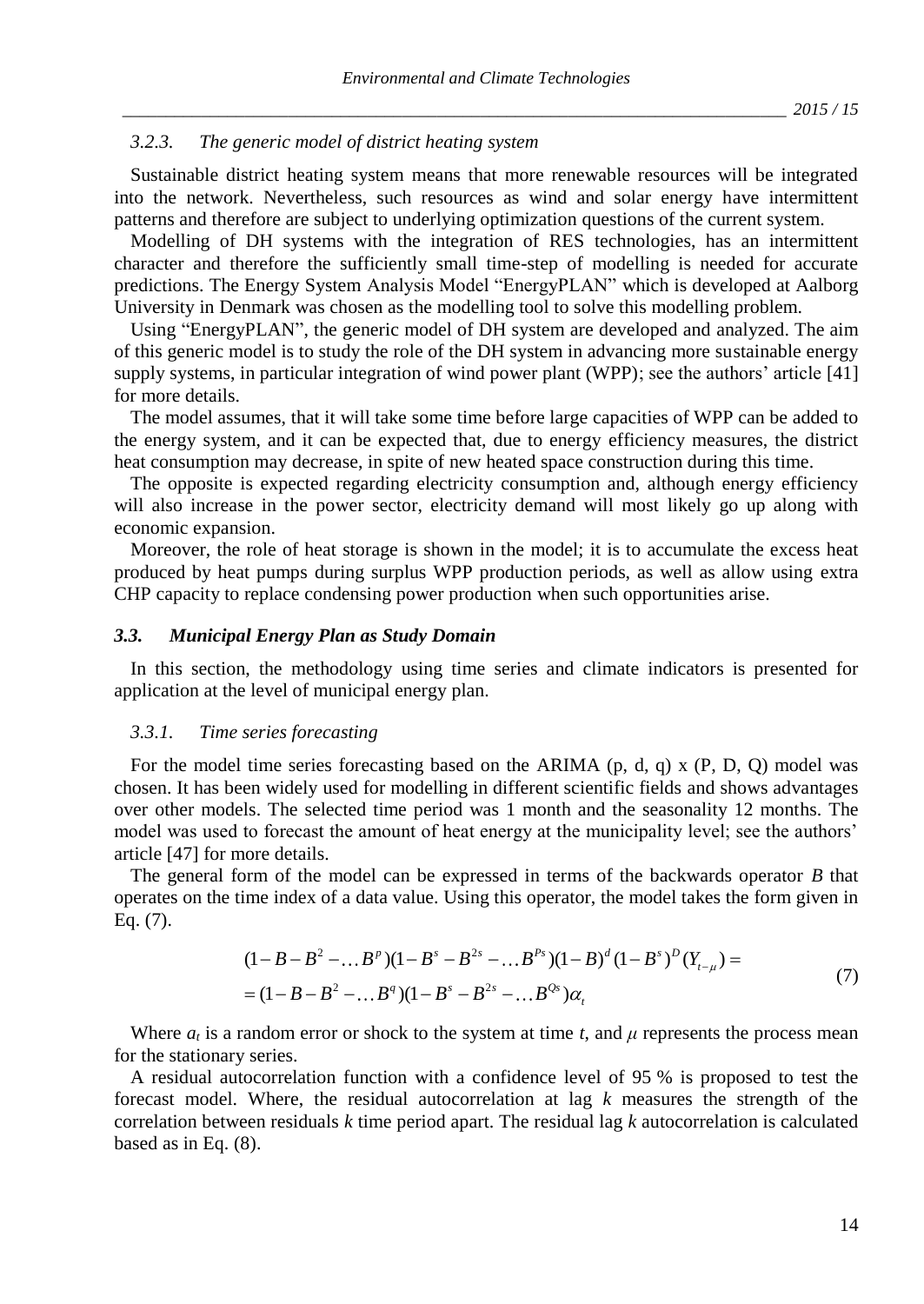*\_\_\_\_\_\_\_\_\_\_\_\_\_\_\_\_\_\_\_\_\_\_\_\_\_\_\_\_\_\_\_\_\_\_\_\_\_\_\_\_\_\_\_\_\_\_\_\_\_\_\_\_\_\_\_\_\_\_\_\_\_\_\_\_\_\_\_\_\_\_\_\_\_\_\_\_ 2015 / 15*

$$
r_{k} = \frac{\sum_{t=1}^{n-k} (e_{t} - \overline{e})(e_{t+k} - \overline{e})}{\sum_{i=1}^{n} (e_{t} - \overline{e})^{2}}
$$
(8)

Where *t* is the time period,  $e_t$  is one period ahead of forecasting, *n* is the sample size (number of observations used to fit the model),  $t + k$  is the forecasting time. The developed STATGRAPHICS Centurion forecasting model was compared with the regression model developed from the yearly data.

## *3.3.2. Climate indicator calculation*

The installation of new technologies using renewable energy sources means that fossil fuels are no longer necessary. This reduces the amount of emissions emitted to the atmosphere as a result of a change in fuel and development of advanced combustion technologies with increased boiler efficiency. The indicator of the avoided GHG emissions  $E$  (t CO<sub>2</sub> per year) is proposed to be used in this model.

#### *3.4. Low Carbon Strategy as Study Domain*

In this section, the methodology using system's archetype "distraction" and four-step management system is presented for the application at the level of low carbon strategy.

# *3.4.1. System's archetype "distraction"*

It is hard to think in the long term when facing a short-term problem – energy consumption increase. There is great temptation to solve this problem using the simplest of solutions – importing more energy. The more attention is paid to short-term solution, the less it is dedicated to the long term – the use of RES.

From the perspective of systemic thinking, this problem has been described by Senge [68] through the archetype "distraction". This archetype reflects the effect of energy sector dependence and short-term planning on the situation in the energy sector in the long-term. The system's archetype is schematically given in Fig. 2.



Fig. 2. System's archetype "distraction" (P – contrary processes, V – equal processes, B1, B2 – balancing loops, P3 – balancing loop).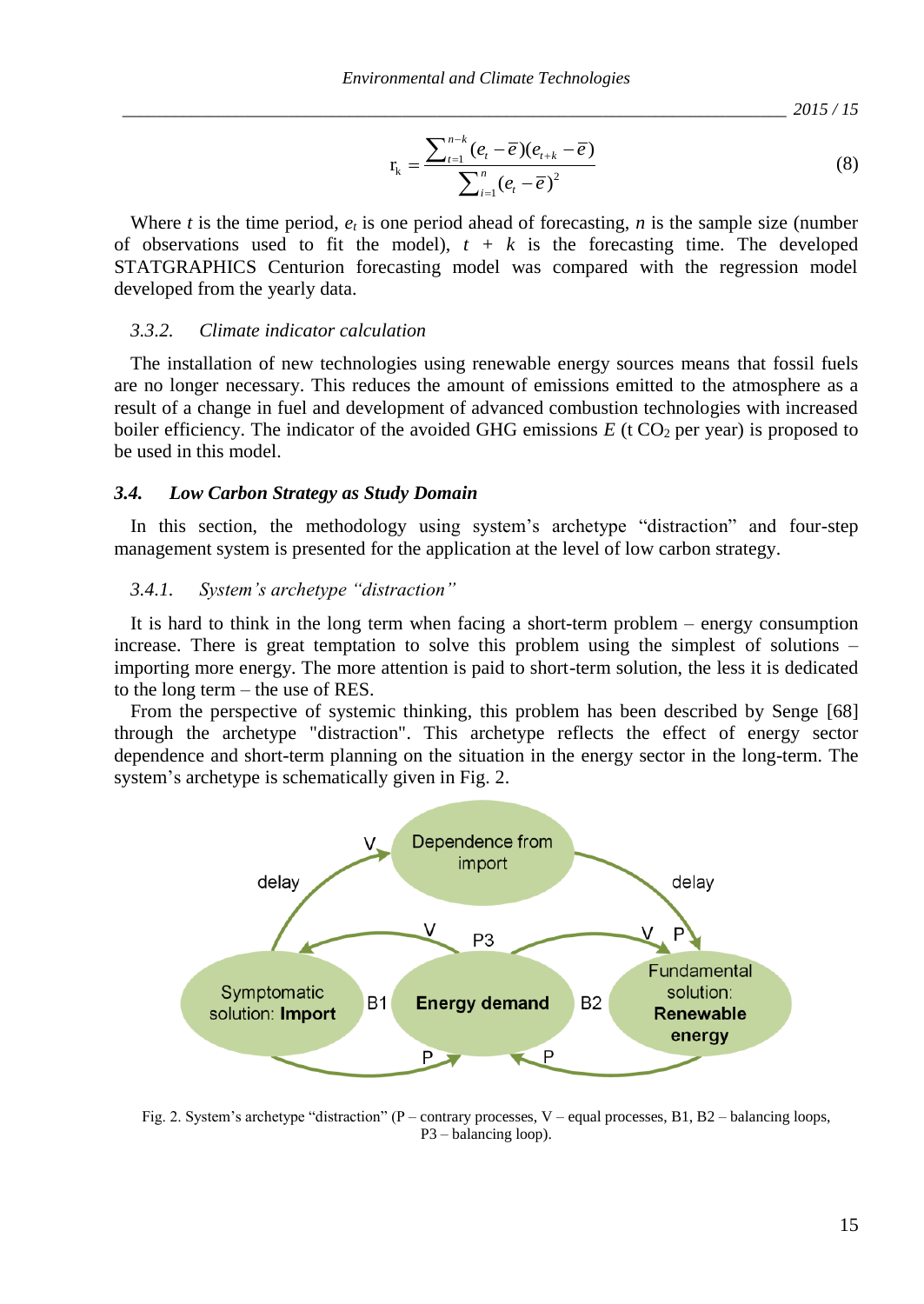The main idea behind this archetype is that in the case when a symptomatic or short-term solution is used at least once, the implementation of fundamental or long-term solution is postponed; see the authors' article [56] for more details.

The example to show a short-term solution which delays implementation of long-term solution, such as the immediate need to renovate an existing DHS in a municipality which is done immediately without considering addition investments and a switch to RES at the same time would produce better results in the long-term, although might immediately cost the municipality more financial, technical resources.

The best illustration of the circumstance mentioned above is a specific situation with energy production from renewable energy resources in Latvia. Despite the fact that it is already possible to achieve a 70–80 % share of renewable resources in district heating energy supply in this decade, existing regulatory measures and policy instruments hinder this development. Therefore the transition from a fossil fuel economy to a renewable energy economy is a complex process and requires a long-term development strategy and serious approach to its implementation.

### *3.4.2. Four-step management system*

To accomplish the transfer of the national economy from fossil to renewable energy resources, it is necessary to define directions, objectives and principles for such transformation. The algorithm of methodology presents four steps as given in Fig. 3.



Fig. 3. Algorithm of four-step management approach.

**Module 1. Tracks and directions** determine how to meet the commitment of the country and which are the priority sectors. Therefore, the strategy must have at least three parallel tracks:

- Track 1: Transition to more energy-efficient energy consumption and use of renewable energy sources:
- Track 2: Integration of new solutions in the energy sector and transport system:
- Track 3: Research, development and demonstration:

**Module 2. Principles** comprise financial, environmental, climate, socio-economic and management aspects. These principles include cost efficiency of the measures, minimal impact on public funding, renewed competitiveness, flexibility principle, full-bodied use of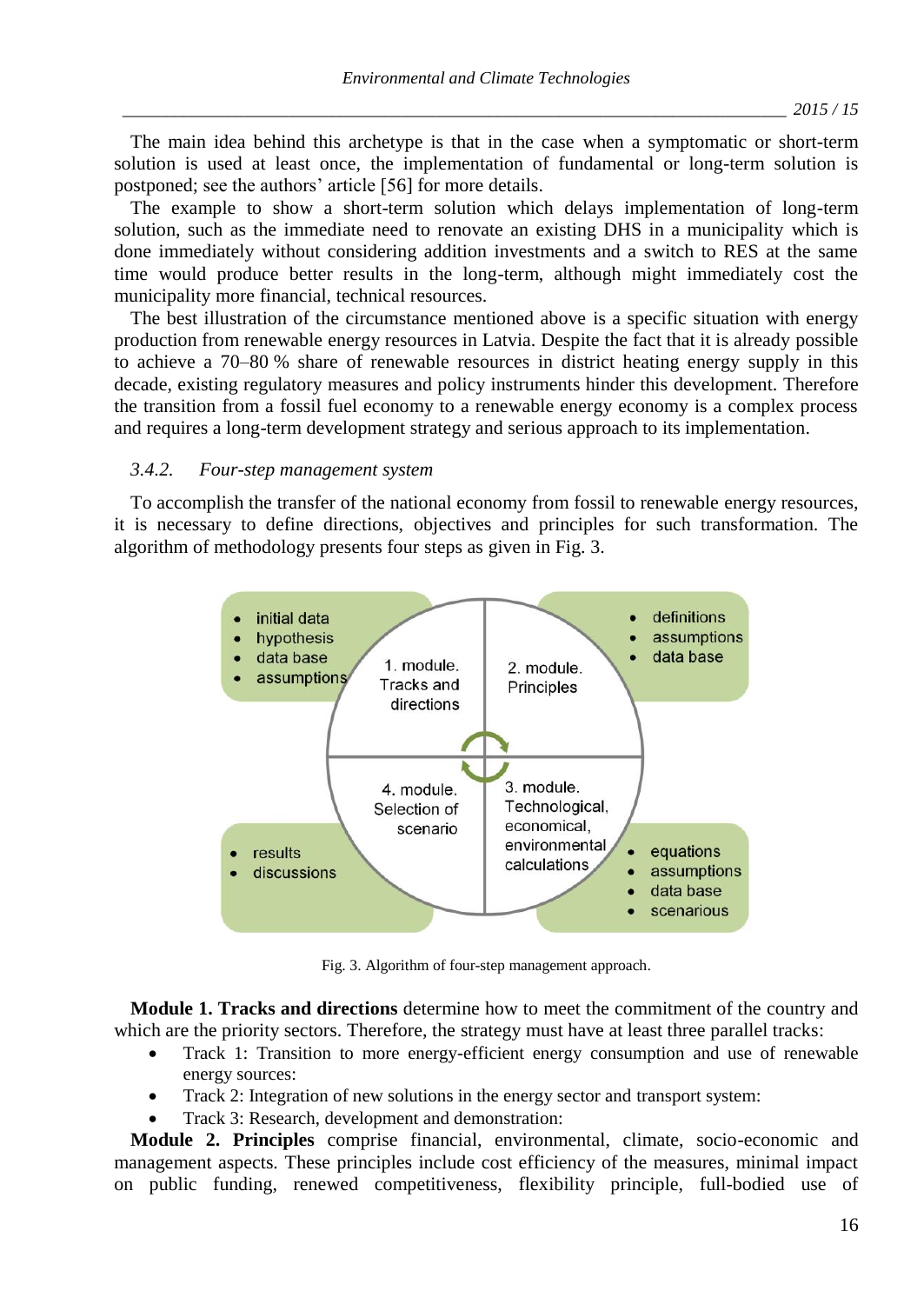international cooperation, securing a energy supply system bottom-up model, support to centralized principle in heating supply, flexibility of energy industry system, market model, business model, gradual approach, sustainable development model, level mark model, assessment model, see the authors' article [56] for more details.

**Module 3. Calculations** should be made taking into account learning and cost curves of the technologies. All of this emphasizes the need for a flexible strategy, which ends with opportunities for technology development. Problems relevant to energy supply safety and impact on climate change can also be resolved in different ways.

**Module 4. Selections of scenarios are** affected by a variety of factors: distribution among different renewable energy sources, technology parameters, economic indicators, etc. In the period up to 2020, the main emphasis must be on a more complete use of biomass, without neglecting the use of wind energy after 2020 and the use of solar energy primarily in multiapartment houses, thus ensuring hot water supply.

# **4. CONCLUSION**

To have well-functioning and sustainable state energy sector, each of the underlining elements should also function with maximum efficiency and each within a given moment of the time. To ensure maximum efficiency and study possible improvement, the scaling-up framework is presented in this work. The scaling-up framework is applied for a case study – state energy sector.

The scaling-up framework means that the starting point is a combined heat and power production unit and its operation, the next step of aggregation is district heating network, followed by municipal energy plan and finally leading to a low carbon strategy.

In this proposed framework the authors argues, that the successful, innovative practices, that are developed and tested on the lower level of aggregation can be then transferred to the upper levels of aggregation, thus leading to scaling-up effect of innovative practices.

The focus of this particular work is to present various methodologies suitable for use in various domains of scaling-up framework. This work summarizes 12 various methodologies used in the energy sector, by dividing these methodologies among the various levels of aggregation in the scaling-up framework.

For the combined heat and power production unit as the study domain, firstly, the methodology for obtaining various indicatives values of a CHP power plant are given, followed by the statistical analysis model – correlation and regression analysis fora CHP plant.

For the district heating network as the study domain, firstly, the methodology for comparing various alternative solutions in district heating system is given, followed by the model for the alternative operation modes of CHP when the load of this plant diminishes, and finally, the generic model of DH with the integration of renewables is given.

For the municipal energy plan as the study domain, the methodology using time series and a climate indicator are presented for the application at the level of municipal energy plan.

Finally, for the low carbon strategy as the study domain, the methodology using system's archetype "distraction" and four-step management system is presented for application at the level of a low carbon strategy.

Each of the methodologies presented in this paper is applied for separate sectors nevertheless some of the methodologies can also be used for other levels of the system.

This presented framework can be primarily applied for energy systems and energy sectors, but their use is not limited and can be applied to other fields of economy as well. Moreover the presented framework can also be used for scientific research purposes as by policy makers.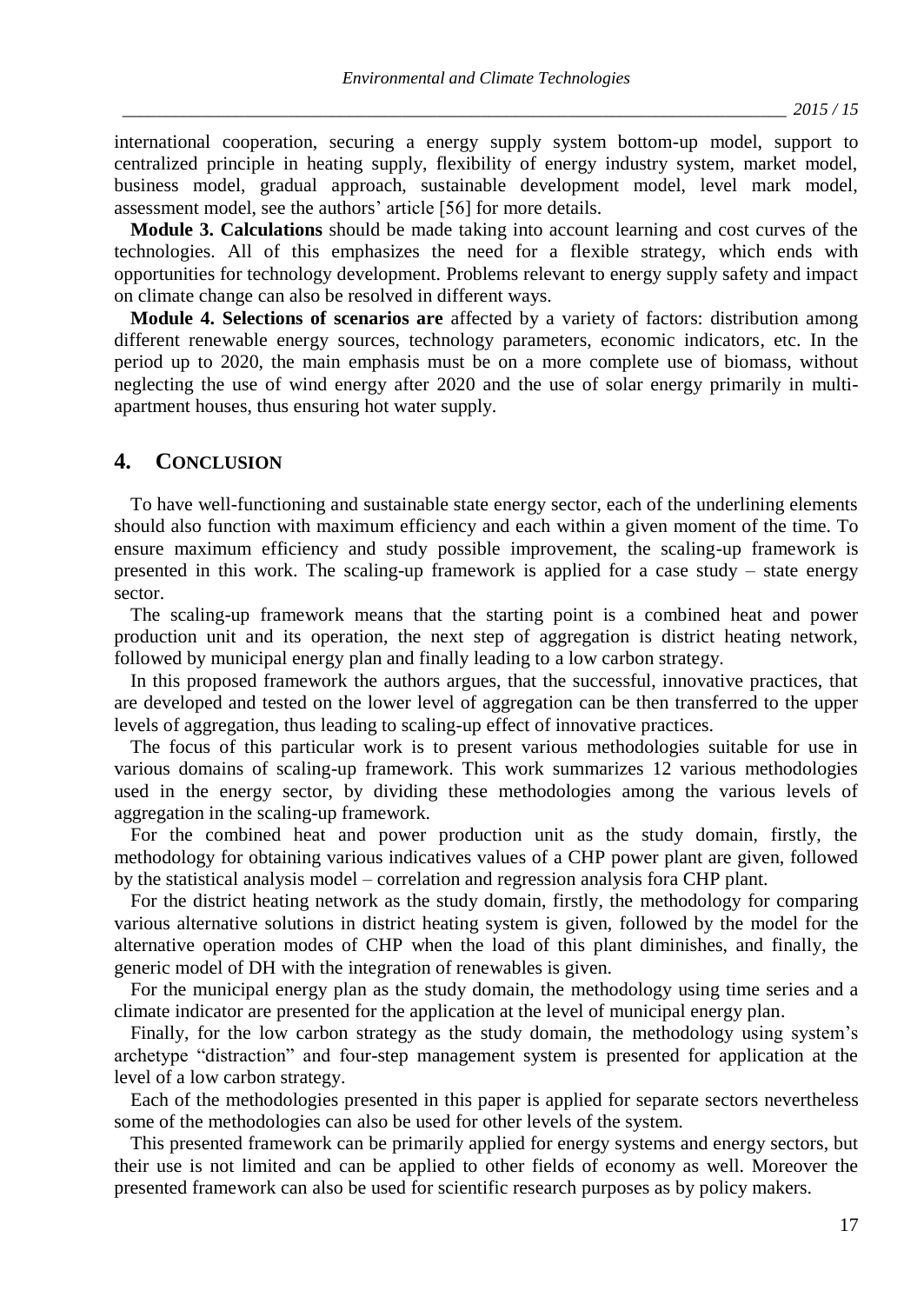## **ACKNOWLEDGEMENT**

The work has been supported by the European Economic Area Financial Mechanism project "Development of a training course and study program module "Socio-economic aspects of the climate technology for bioeconomy sector"" (No. 2/EEZLV02/14/GS/032).

# **REFERENCES**

- [1] Judl J., Koskela S., Korpela T., Karvosenoja N., Häyrinen A., Rantsi J. Net environmental impacts of low-share wood pellet co-combustion in an existing coal-fired CHP (combined heat and power) production in Helsinki, Finland. *Energy* 2014:77:844–851[. doi:10.1016/j.energy.2014.09.068](http://dx.doi.org/10.1016/j.energy.2014.09.068)
- [2] Haberl H., Beringer T., Bhattacharya S. C., Erb K. H., Hoogwijk M. The global technical potential of bio-energy in 2050 considering sustainability constraints. *[Current Opinion in Environmental Sustainability](http://www.sciencedirect.com/science/journal/18773435)* 2010:2(5–6):394– 403. [doi:10.1016/j.cosust.2010.10.007](http://dx.doi.org/10.1016/j.cosust.2010.10.007)
- [3] EC, European Commission, Energy 2020. A strategy for competitive, sustainable and secure energy, COM (2010) 639 Final, 2010, 21 p.
- [4] EC, European Commission, Informative report long-term energy strategy of Latvia 2030 competitive energy for the society, 2015, 12 p.
- [5] EC, European Commission, Directive 2004/8/EC of the European Parliament and of the Council of 11 February 2004 on the promotion of cogeneration based on a useful heat demand in the internal energy market and amending Directive 92/42/EEC, Off. J. Eur. Union, 2004, 50–60.
- [6] Frangopoulos C. A. A method to determine the power to heat ratio, the cogenerated electricity and the primary energy savings of cogeneration systems after the European Directive. *Energy* 2012:45(1):52–61. [doi:10.1016/j.energy.2011.12.044](http://dx.doi.org/10.1016/j.energy.2011.12.044)
- [7] Srirangan K., Akawi L., Moo-Young M., Chou C. P. Towards sustainable production of clean energy carriers from biomass resources. *Applied Energy* 2012:100:172–186. [doi:10.1016/j.apenergy.2012.05.012](http://dx.doi.org/10.1016/j.apenergy.2012.05.012)
- [8] Raj N. T., Iniyan S., Goic R. A review of renewable energy based cogeneration technologies. *Renewable and Sustainable Energy Reviews* 2011:15(8):3640–3648. [doi:10.1016/j.rser.2011.06.003](http://dx.doi.org/10.1016/j.rser.2011.06.003)
- [9] Çakir U., Çomakli K., Yüksel F. The role of cogeneration systems in sustainability of energy. *Energy Conversion and Management* 2012:63:196–202. [doi:10.1016/j.enconman.2012.01.041](http://dx.doi.org/10.1016/j.enconman.2012.01.041)
- [10] Leduc S., Wetterlund E., Dotzauer E., Kindermann G. CHP or biofuel production in Europe? *Energy Procedia* 2012:20:40–49. [doi:10.1016/j.egypro.2012.03.006](http://dx.doi.org/10.1016/j.egypro.2012.03.006)
- [11] Cimdina G., Prodanuks T., Veidenbergs I., Blumberga D. Sustainable Development of Biomass CHP in Latvia, *Energy Procedia* 2015 – Article in Press.
- [12] Cimdiņa G., Veidenbergs I., Kamenders A., Ziemele J., Pakere I., Blumberga A., Blumberga D. Modelling of biomass cogeneration plant efficiency. Agronomy Research 2014:12 (2):455–468.
- [13] Prato A. P., Strobino F., Broccardo M., Giusino L. P. Integrated management of cogeneration plants and district heating networks. *Applied Energy* 2012:97:590–600. [doi:10.1016/j.apenergy.2012.02.038](http://dx.doi.org/10.1016/j.apenergy.2012.02.038)
- [14] Sha S., Hurme M. Emergy evaluation of combined heat and power plant processes. *Applied Thermal Engineering* 2012:43:67–74. [doi:10.1016/j.applthermaleng.2011.11.063](http://dx.doi.org/10.1016/j.applthermaleng.2011.11.063)
- [15] Noussan M., Abdin G. C., Poggio A., Roberto R. Biomass-fired CHP and heat storage system simulations in existing district heating systems. *Applied Thermal Engineering* 2014:71(2):729–735. [doi:10.1016/j.applthermaleng.2013.11.021](http://dx.doi.org/10.1016/j.applthermaleng.2013.11.021)
- [16] Taljan G., Verbič G., Pantoš M., Sakulin M., Fickert L. Optimal sizing of biomass-fired Organic Rankine Cycle CHP system with heat storage. *Renewable Energy* 2012:41:29–38. [doi:10.1016/j.renene.2011.09.034](http://dx.doi.org/10.1016/j.renene.2011.09.034)
- [17] Brown M. T., Ulgiati S. Emergy analysis and environmental accounting. *Encyclopedia of Energy* 2004:2:329–354.
- [18] Pal M., Kumar A., Chandra H. Energy and exergy analysis of boiler and turbine of coal fired thermal power plant. *International Journal of Engineering Research & Technology* 2013:2(6):1428–1439.
- [19] Yingjian L., Qi Q., Xiangzhu H., Jiezhi L. Energy balance and efficiency analysis for power generation in internal combustion engine sets using biogas. *Sustainable Energy Technologies and Assessments* 2014:6:25–33. [doi:10.1016/j.seta.2014.01.003](http://dx.doi.org/10.1016/j.seta.2014.01.003)
- [20] Holmberg H., Ruohonen P., Ahtila P. Determination of the real loss of power for a condensing and a backpressure turbine by means of second law analysis. *Entropy* 2009:11:702–712. do[i:10.3390/e11040702](http://dx.doi.org/10.3390/e11040702)
- [21] Kanoglu M., Dincer I. Performance assessment of cogeneration plants. *Energy Conversion and Management* 2009:50:76–81. [doi:10.1016/j.enconman.2008.08.029](http://dx.doi.org/10.1016/j.enconman.2008.08.029)
- [22] Ghazikhani M., Khazaee I., Abdekhodaie E. Exergy analysis of gas turbine with air bottoming cycle. *Energy* 2014:72:599–607. [doi:10.1016/j.energy.2014.05.085](http://dx.doi.org/10.1016/j.energy.2014.05.085)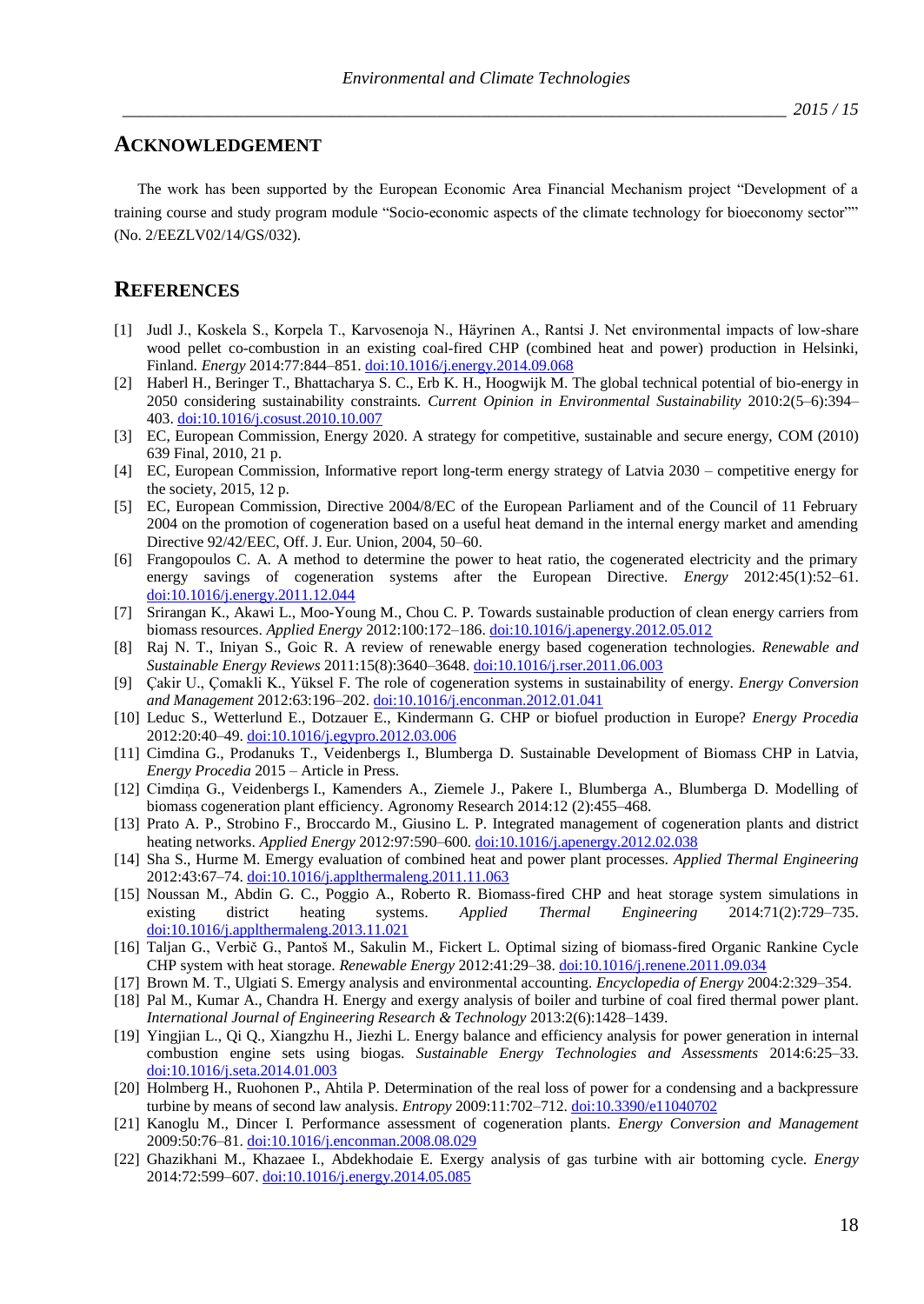- [23] Kecebas A. Energetic, exergetic, economic and environmental evaluations of geothermal district heating systems: an application. *Energy Conversion and Management* 2013:65:546–556.
- [24] Kaska O. Energy and exergy analysis of organic Rankine for power generation from heat recovery in steel industry. *Energy Conversion and Management* 2014:77:108–117. [doi:10.1016/j.enconman.2013.09.026](http://dx.doi.org/10.1016/j.enconman.2013.09.026)
- [25] Ertesvag I. Exergetic comparison of efficiency indicators for combined heat and power (CHP). *Energy* 2007:32:2038–2050. [doi:10.1016/j.energy.2007.05.005](http://dx.doi.org/10.1016/j.energy.2007.05.005)
- [26] Karklina K., Cimdina G., Veidenbergs I., Blumberga D. Energy and exergy analysis of wood-based CHP. Case study. *Energy Procedia* 2015 – Article in Press.
- [27] Odum H. T. Environmental accounting: emergy and environment decision making, New York: John Wiley and Sons, 1996, 384 p.
- [28] Brown M. T., Ulgiati S. Emergy-based indices and ratios to evaluate sustainability: monitoring economies and technology toward environmentally sound innovation. *Ecological Engineering* 1997:9(1–2):51–69.
- [29] Brown M. T. Ulgiati S. Emergy evaluations and environmental loading of electricity production systems. *Journal of Cleaner Production* 2002:10:321–334. [doi:10.1016/S0959-6526\(01\)00043-9](http://dx.doi.org/10.1016/S0959-6526(01)00043-9)
- [30] Cimdiņa G., Prodaņuks T., Veidenbergs I., Blumberga D. Review-Based Emergy Analysis of Energy Production. Environment. Technology. Resources: Proceedings of the 10th International Scientific and Practical Conference 2015:2:85–90. do[i:10.17770/etr2015vol2.629](http://dx.doi.org/10.17770/etr2015vol2.629)
- [31] Mitra S., Sun L., Grossmann I. E. Optimal scheduling of industrial combined heat and power plants under timesensitive electricity prices. *Energy* 2013:54:194–211. [doi:10.1016/j.energy.2013.02.030](http://dx.doi.org/10.1016/j.energy.2013.02.030)
- [32] Cimdina G., Blumberga D., Veidenbergs I. Analysis of Wood Fuel CHP Operational Experience. Energy Procedia 2015:72:263–269[. doi:10.1016/j.egypro.2015.06.038](http://dx.doi.org/10.1016/j.egypro.2015.06.038)
- [33] Lončar D., Ridjan I. Medium term development prospects of cogeneration district heating systems in transition country – Croatian case. *Energy* 2012:48(1):32–39. [doi:10.1016/j.energy.2012.07.025](http://dx.doi.org/10.1016/j.energy.2012.07.025)
- [34] Finney K. N., Zhou J., Chen Q., Zhang X., Chan C., Sharifi C. N., Swithenbank J., Nolan A., White S., Ogden S., Bradford R. Modelling and mapping sustainable heating for cities. *Applied Thermal Engineering* 2013:53(2):246– 255. [doi:10.1016/j.applthermaleng.2012.04.009](http://dx.doi.org/10.1016/j.applthermaleng.2012.04.009)
- [35] Ziębik A., Gładysz P. Optimal coefficient of the share of cogeneration in district heating systems. *Energy* 2012:45:220–227. [doi:10.1016/j.energy.2012.02.071](http://dx.doi.org/10.1016/j.energy.2012.02.071)
- [36] Gładysz P., Ziębik A. Complex analysis of the optimal coefficient of the share of cogeneration in district heating systems. *Energy* 2013:62:12–22. [doi:10.1016/j.energy.2013.04.032](http://dx.doi.org/10.1016/j.energy.2013.04.032)
- [37] Cimdina G., Slisane Dz., Ziemele J., Vitolins V., Vigants G., Blumberga D. Sustainable Development of Renewable Energy Resources. Biomass Cogeneration Plant. Proceedings of the 9th International Conference "Environmental Engineering" 2014:256:1-7[. doi:10.3846/enviro.2014.256](http://dx.doi.org/10.3846/enviro.2014.256)
- [38] Fahlen E., Ahlgren E. O. Assessment of integration of different biomass gasification alternatives in a district heating system. *Energy* 2009:34:2184–2195. [doi:10.1016/j.energy.2008.10.018](http://dx.doi.org/10.1016/j.energy.2008.10.018)
- [39] Fahlen E., Trigg L., Ahlgren E. O. Assessment of absorption cooling as a district heating system strategy A case study. *Energy Conversion and Management* 2012:60:115–124.
- [40] Blumberga D., Bazbauers G., Blumberga A., Cimdina G., Rochas C. Development of district heating systems cogeneration versus energy efficiency of end user. Proceedings of the 13th International Symposium on District Heating and Cooling 2012:17–24.
- [41] Bažbauers G., Cimdiņa G. The Role of the Latvian District Heating System in the Development of Sustainable Energy Supply. Environmental and Climate Technologies 2011:7:27–31. do[i:10.2478/v10145-011-0024-0](http://dx.doi.org/10.2478/v10145-011-0024-0)
- [42] CSB, Latvian Central Statistical Bureau database, available at: www.csb.gov.lv, 2013.
- [43] Barisa A., Cimdina G., Romagnoli F., [Blumberga D.](http://www-scopus-com.resursi.rtu.lv/authid/detail.url?authorId=6504072758&eid=2-s2.0-84879034562) Potential for bioenergy development in Latvia: Future trend analysis. *Agronomy Research* 2013:11(2):275–282.
- [44] Dubrovskis D. Forest resource in Latvia. Materials of the 5<sup>th</sup> Latvian Green Energy Forum, 7<sup>th</sup> September, Riga, Latvia.
- [45] Madlener R. Innovation diffusion, public policy, and local initiative: The case of wood-fuelled district heating systems in Austria. *Energy Policy* 2007:35(3):1992–2008[. doi:10.1016/j.enpol.2006.06.010](http://dx.doi.org/10.1016/j.enpol.2006.06.010)
- [46] Perednis E., Katinas V., Markevičius A. Assessment of wood fuel use for energy generation in Lithuania. *Renewable and Sustainable Energy Reviews* 2012:16(7):5391–5398[. doi:10.1016/j.rser.2012.05.044](http://dx.doi.org/10.1016/j.rser.2012.05.044)
- [47] Ziemele J., Pakere I., Talcis N., Cimdiņa G., Vīgants Ģ., Veidenbergs I., Blumberga D. Analysis of wood fuel use development in Riga. *Agronomy Research* 2014:12(2):645–654.
- [48] Joelsson J., Gustavsson L. Swedish biomass strategies to reduce CO<sub>2</sub> emission and oil use in an EU context. *Energy* 2012:43:448–468. [doi:10.1016/j.energy.2012.03.050](http://dx.doi.org/10.1016/j.energy.2012.03.050)
- [49] Parajuli R. Looking into the Danish energy system: Lesson to be learned by other communities. *Renewable and Sustainable Energy Reviews* 2012:16:2191–2199[. doi:10.1016/j.rser.2012.01.045](http://dx.doi.org/10.1016/j.rser.2012.01.045)
- [50] Voivontas D., Assimacopoulos D., Koukios E. G. [Assessment of biomass potential for power production: a](http://www.sciencedirect.com.resursi.rtu.lv/science/article/pii/S0961953400000702) GIS [based method.](http://www.sciencedirect.com.resursi.rtu.lv/science/article/pii/S0961953400000702) *Biomass and Bioenergy* 2001:20:101–112. [doi:10.1016/S0961-9534\(00\)00070-2](http://dx.doi.org/10.1016/S0961-9534(00)00070-2)
- [51] Van Dam J., Faaij A. P. C, Lewandowski I., Fischer G. Biomass production potentials in Central and Eastern Europe under different scenarios. *Biomass and Bioenergy* 2007:31:345–366. [doi:10.1016/j.biombioe.2006.10.001](http://dx.doi.org/10.1016/j.biombioe.2006.10.001)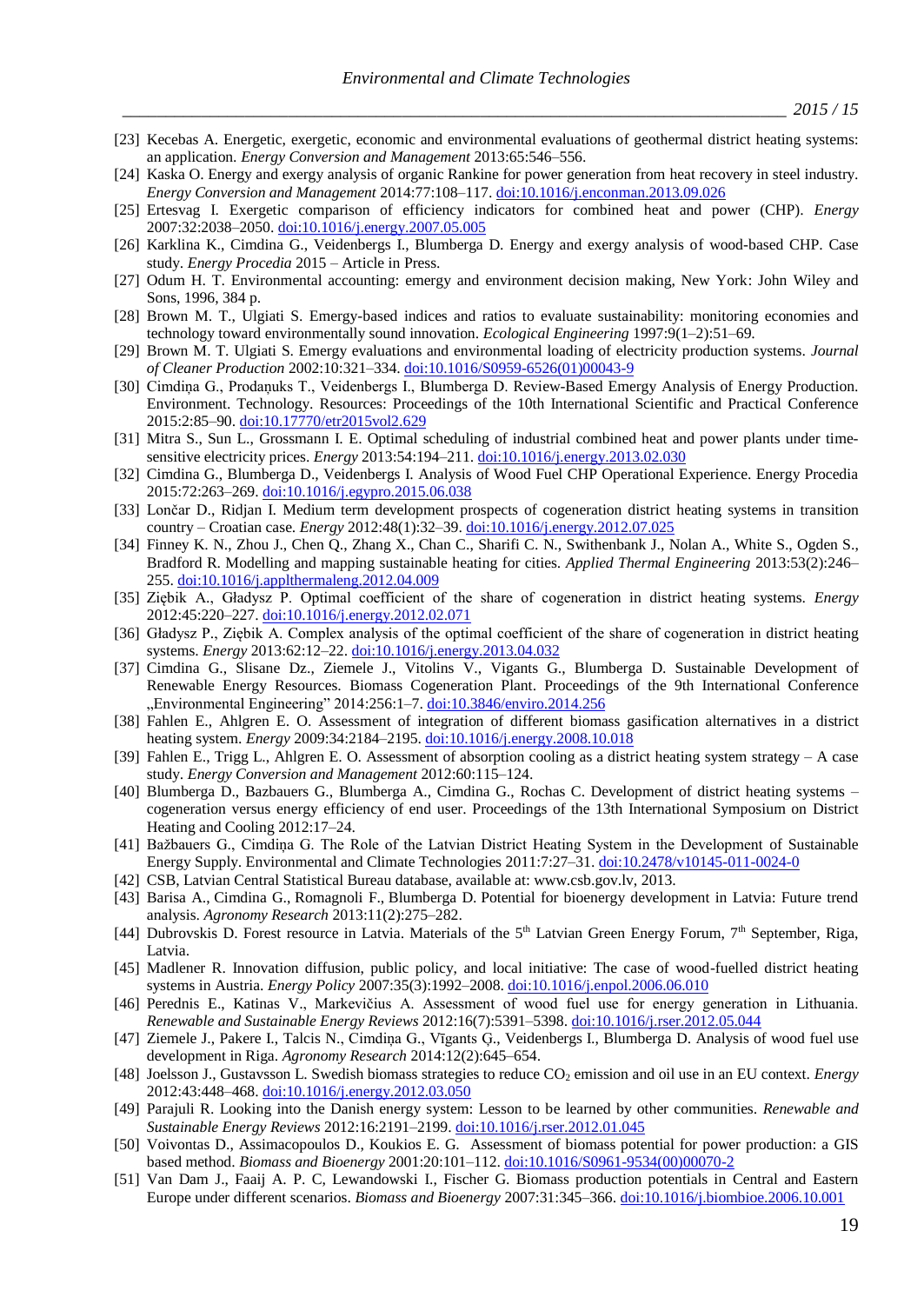- [52] Simon S. Wiegman K. [Modelling sustainable bioenergy potentials from agriculture for Germany and Eastern](http://www.sciencedirect.com.resursi.rtu.lv/science/article/pii/S0961953408002341)  [European countries.](http://www.sciencedirect.com.resursi.rtu.lv/science/article/pii/S0961953408002341) *Biomass and Bioenergy* 2009:33:603–609. [doi:10.1016/j.biombioe.2008.10.001](http://dx.doi.org/10.1016/j.biombioe.2008.10.001)
- [53] Havlickova K., Weger J., Knapek J. [Modelling of biomass prices for bio-energy market in the Czech Republic.](http://www.sciencedirect.com.resursi.rtu.lv/science/article/pii/S1569190X11000578) *[Simulation Modelling Practice and Theory](http://www.sciencedirect.com/science/journal/1569190X)* 2011:19:1946–1956. [doi:10.1016/j.simpat.2011.04.002](http://dx.doi.org/10.1016/j.simpat.2011.04.002)
- [54] De Wit M., Faai A. [European biomass resource potential and costs.](http://www.sciencedirect.com.resursi.rtu.lv/science/article/pii/S0961953409001457) *Biomass and Bioenergy* 2010:34:188–202. [doi:10.1016/j.biombioe.2009.07.011](http://dx.doi.org/10.1016/j.biombioe.2009.07.011)
- [55] Barisa A., Cimdina G., Romagnoli F., Blumberga D. Potential for bioenergy development in Latvia: future trend analysis. *Agronomy Research* 2013:11(2):275–282.
- [56] Cimdiņa G., Blumberga A., Veidenbergs I., Blumberga D., Barisa A. The Natural Gas Addiction and Wood Energy Role in Latvia Today and Future. Proceedings of the 2013 International Conference on Mechanics, Fluids, Heat, Elasticity and Electromagnetic Fields (MFHEEF 2013), 2013:147–152.
- [57] Lund H., Mathiesen B. V. Energy system analysis of 100 % renewable energy systems The case of Denmark in years 2030 and 2050. *Energy* 2009:34:524–531. [doi:10.1016/j.energy.2008.04.003](http://dx.doi.org/10.1016/j.energy.2008.04.003)
- [58] Henning H. M., Palzer A. A comprehensive model for the German electricity and heat sector in a future energy system with a dominant contribution from renewable energy Technologies — Part I: Methodology. *Renewable and Sustainable Energy Reviews* 2014:30:1019–1034. [doi:10.1016/j.rser.2013.09.012](http://dx.doi.org/10.1016/j.rser.2013.09.012)
- [59] Ćosić B., Krajačić G., Duić N. A 100 % renewable energy system in the year 2050: The case of Macedonia. *Energy* 2012:48:80–87. [doi:10.1016/j.energy.2012.06.078](http://dx.doi.org/10.1016/j.energy.2012.06.078)
- [60] Krajačić G., Duić N., Zmijarević Z., Mathiesen B. V, Vučinić A. A, da Graça Carvalho M. Planning for a 100 % independent energy system based on smart energy storage for integration of renewables and  $CO<sub>2</sub>$  emissions reduction. *Applied Thermal Engineering* 2011:31:2073–2083. [doi:10.1016/j.applthermaleng.2011.03.014](http://dx.doi.org/10.1016/j.applthermaleng.2011.03.014)
- [61] Connolly D., Lund H., Mathiesen B. V., Leahy M. The first step towards a 100 % renewable energy-system for Ireland. *Applied Energy* 2011:88:502–507. [doi:10.1016/j.apenergy.2010.03.006](http://dx.doi.org/10.1016/j.apenergy.2010.03.006)
- [62] Østergaard P. A., Mathiesen B. V., Möllera B., Lund H. A renewable energy scenario for Aalborg Municipality based on low-temperature geothermal heat, wind power and biomass. *Energy* 2010:35:4892–4901. [doi:10.1016/j.energy.2010.08.041](http://dx.doi.org/10.1016/j.energy.2010.08.041)
- [63] Østergaard P. A., Lund H. A renewable energy system in Frederikshavn using low-temperature geothermal energy for district heating. *Applied Energy* 2011:88:479–487. [doi:10.1016/j.apenergy.2010.03.018](http://dx.doi.org/10.1016/j.apenergy.2010.03.018)
- [64] Steinke F., Wolfrum P., Hoffmann C. Grid vs. storage in a 100 % renewable Europe. *Renewable Energy* 2013:50: 826–832. [doi:10.1016/j.renene.2012.07.044](http://dx.doi.org/10.1016/j.renene.2012.07.044)
- [65] Spiecker S., Weber Ch. The future of the European electricity system and the impact of fluctuating renewable energy – A scenario analysis. *Energy Policy* 2014:65:185–197. [doi:10.1016/j.enpol.2013.10.032](http://dx.doi.org/10.1016/j.enpol.2013.10.032)
- [66] Rasmussen M. G., Andresen G. B., Greiner M. Storage and balancing synergies in a fully or highly renewable pan-European power system. *Energy Policy* 2012:51:642–651. [doi:10.1016/j.enpol.2012.09.009](http://dx.doi.org/10.1016/j.enpol.2012.09.009)
- [67] Blumberga D., Cimdiņa G., Timma L., Blumberga A., Rošā M. Green energy strategy 2050 for Latvia: a pathway towards a low carbon society. Chemical Engineering Transactions 2014:39:1507–1512. [doi:10.3303/CET1439252](http://dx.doi.org/10.3303/CET1439252)
- [68] Senge P. The Fifth Discipline. The Art and Practice of the Learning Organization, 1990.



**Ginta Cimdiņa**, Mg. sc. env., is a PhD student at Riga Technical University, Institute of Energy Systems and Environment.

Ginta Cimdina has been working in energy sector for 21 years and she has extensive experience and knowledge in heating systems planning and restructuring, regulation issues, as well as in use of various fuels in energy production. Currently Ginta Cimdina works as Finnish energy company Fortum representative in Latvia and "Fortum Latvia" Ltd as a Chairman of the Board.